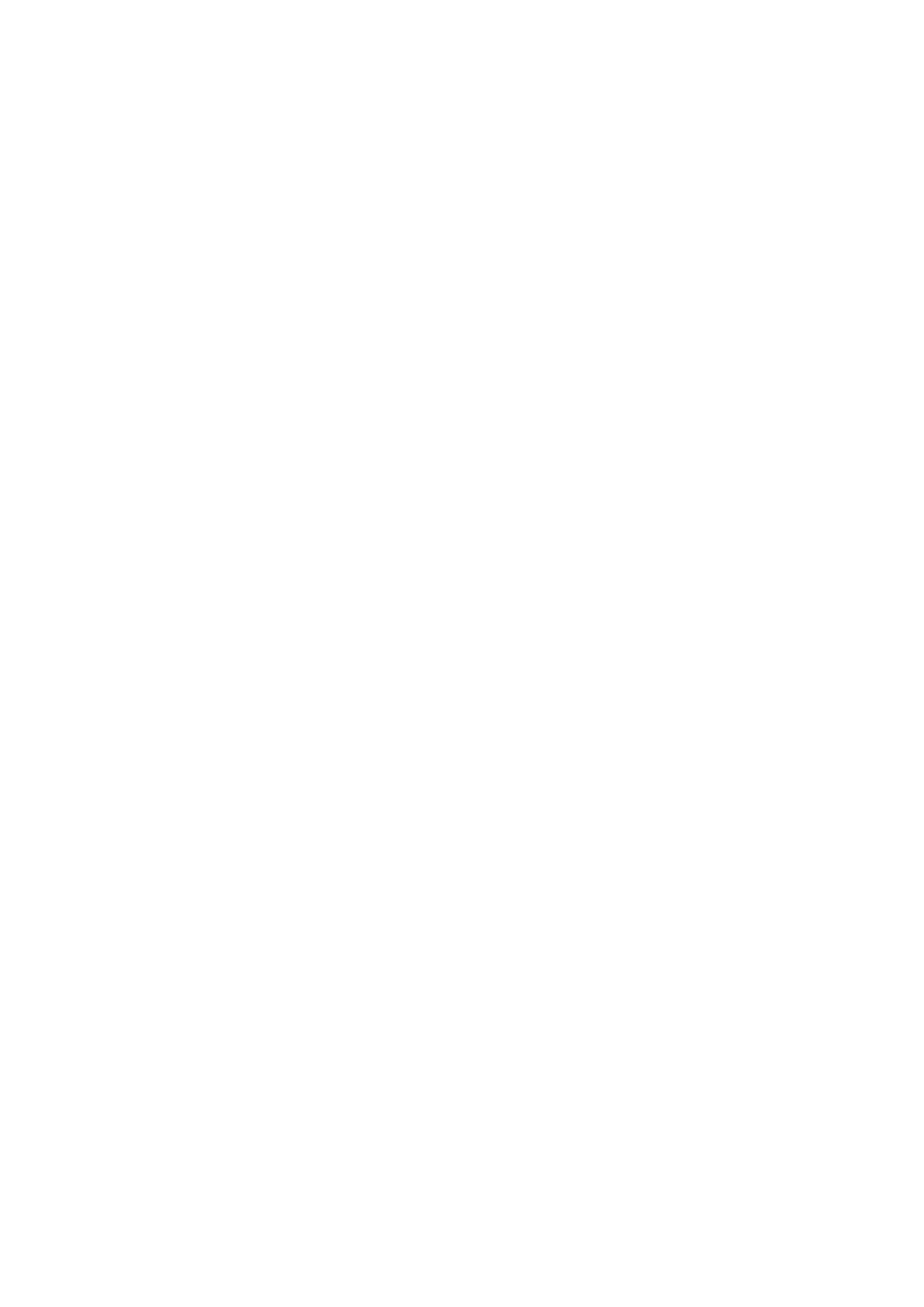Australian Pipeline Ltd ACN 091 344 704

Australian Pipeline Trust ARSN 091 678 778

**APT Investment Trust** ARSN 115 585 441

**APA Group** 

# **East Coast Wholesale Gas Market and Pipeline Frameworks Review**

## **APA Group submission responding to stage 1 draft report**

## **1. Summary**

APA Group (APA) welcomes the opportunity to comment on the Australian Energy Market Commission (AEMC) East Coast Wholesale Gas Market and Pipeline Frameworks Review Stage 1 Draft Report.

#### Transmission pipeline frameworks

APA supports the development of a secondary market for pipeline capacity. Along with supporting the further growth of the gas market as a whole, a strong secondary capacity trading market has the potential to increase pipeline throughput, as well as support new investment in pipeline capacity by giving shippers an avenue through which they can trade out of existing contracted positions. APA recognises that there has not been significant public trading of pipeline capacity to date. It would appear, however, that upcoming changes to the market, in particular the advent of significant new flexible demand from the new LNG producers, have the potential to stimulate this market.

APA strongly believes that market-driven solutions, operating alongside the expected new demand for traded capacity driven by the LNG industry, should be the preferred solution for the continued development of the market.

APA agrees with the AEMC that the ability to trade secondary capacity is an important component of a well-functioning gas market. It will be important for the AEMC to further investigate the identified list of potential barriers to the secondary capacity market, to determine which may be limiting the liquidity of the market, and therefore warrant policy or regulatory attention. Detailed analysis of this question will be critical to ensuring that any market or regulatory intervention to stimulate capacity trading is targeted, proportionate, and, most importantly, likely to work.

The AEMC Stage 1 Draft Report recognises the significant investment that has occurred in the transmission sector in the last 15 years. APA considers that this investment has largely been supported by bilateral contracting arrangements operating alongside the access regime. Any consideration of interventions in transmission pipeline frameworks to support secondary capacity trading or other market outcomes must be cognisant of the drivers of investment in the primary market for capacity. These drivers are closely linked to the nature of infrastructure investment (long-lived sunk assets), as well as the needs of contracting shippers to secure access to capacity for their own commercial needs.

APA is concerned that the AEMC appears to be looking to the access regime for primary capacity to enact changes in the secondary capacity trading market. APA does not believe that the primary market's access regime is the appropriate location for such intervention, as the access regime regulates the relationship between the pipeliner and the shipper, not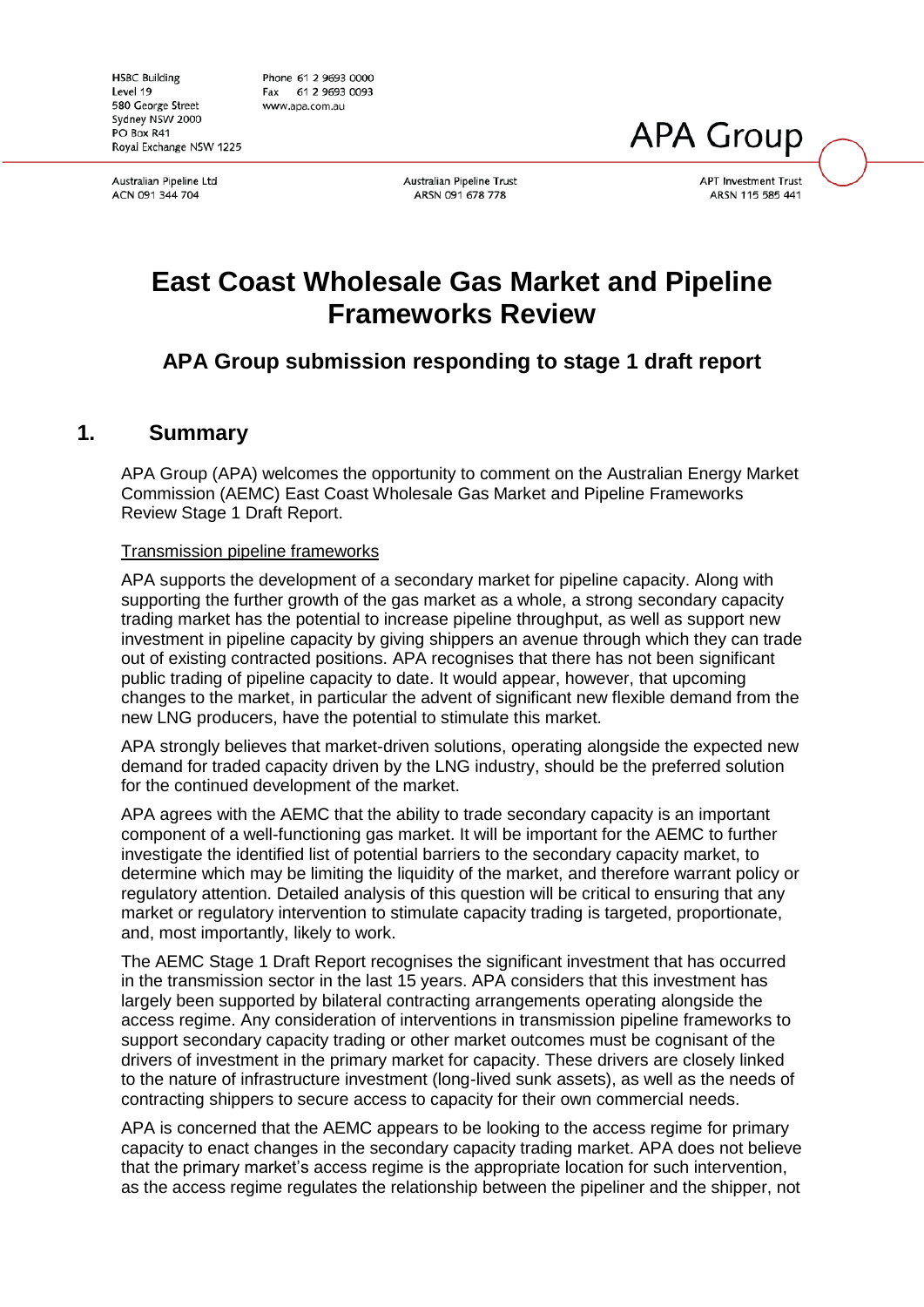the relationship between shippers, which is the locus of the secondary capacity trading market.

In respect of the DWGM, the AEMC states that it intends to further investigate whether the regulatory arrangements and market carriage model are providing for an appropriate allocation of risks and timely and efficient investment in the Victorian market. APA supports this work, and considers that closely looking at the interaction between economic regulation and the market carriage framework, as well as the role of AEMO in the market, is critical to this analysis.

#### Short Term Trading Markets

APA agrees with the AEMC's analysis that the STTM design is a highly complex and costly design for the outcomes it delivers, and that the gas supply hub market model has more potential to develop and stimulate gas trading than the STTM model.

APA supports in principle the alignment of market arrangements, including gas day start times, prudential requirements and market parameters. In respect of alignment of gas day start times, this would involve widespread system changes for APA, as well as administrative and legal changes, for which APA will incur costs that it would expect to pass through to customers.

APA does not consider that this should be considered a material barrier to effecting a change to a standard gas day, if corresponding benefits from such a change can be identified. An important piece of work should therefore be to seek to quantify the likely benefits and, if positive, to determine an appropriate standard time and a timetable for implementation.

#### Declared Wholesale Gas Market

APA agrees with the AEMC's analysis that the DWGM design is a highly complex and costly design for the outcomes it delivers. Due to the complexity of the market, APA agrees that there are very few 'quick wins' to be gained through redesign of the DWGM. APA therefore supports a more in depth analysis of the DWGM and its future role and structure as part of the stage 2 report.

### Gas Supply Hub

APA supports the introduction and development of the Wallumbilla Gas Supply Hub as a low cost and effective market for the voluntary trade of gas amongst participants. Physical constraints at the Wallumbilla compound mean that the Wallumbilla Gas Supply Hub currently operates across three trading locations. APA sees value in developing services to integrate these locations to provide for a single traded product.

APA has proposed a model whereby it provides a new 'hub service' to the market that would facilitate trades across the current three trading nodes and integrate these nodes for trading purposes into a single location. The service would operate as a 'safety net' service, with shippers able to use their own contracted hub services, or to purchase those services through trade, as an alternative to using the hub service. The hub service would be firm on the day, and offered at a set, up front price that is published on the hub trading platform.

APA believes that this provides a simple, low cost, market-based solution to increasing the liquidity of trade at Wallumbilla, and should be preferred over options currently being discussed by AEMO that involve high levels of regulation and smearing of costs for hub services across existing gas flows at Wallumbilla. APA believes that future demand for the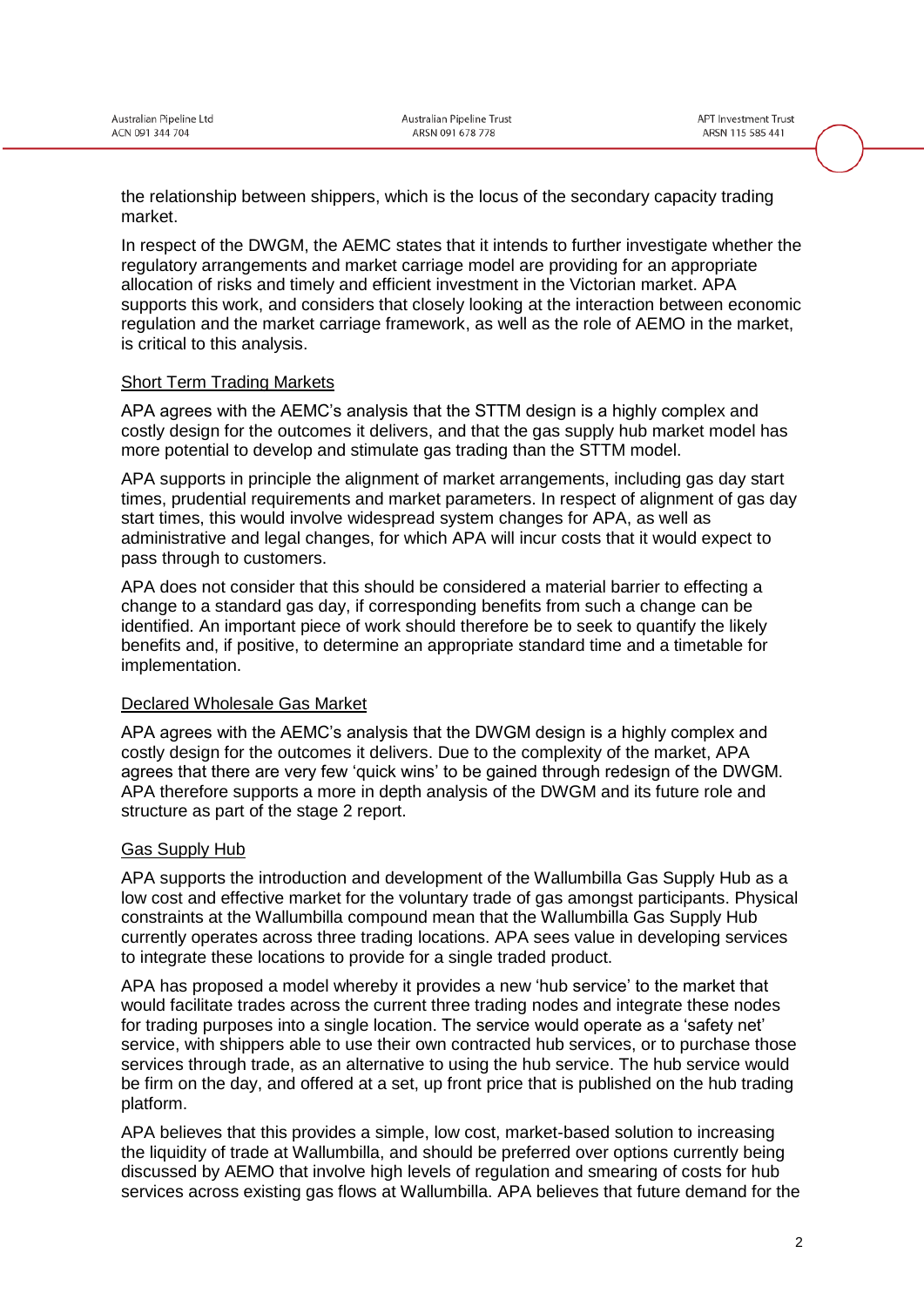hub service will also provide clear investment signals for the installation of additional capacity at the site, which will facilitate the growth of the market as a whole.

#### Information provision

APA supports the AEMC recommendation to enhance the value of the Bulletin Board by making it a more comprehensive source of available information on the gas market. However, in seeking to make the Bulletin Board a comprehensive source, consideration must be given to cost. The supply of information is not costless, and careful consideration must be given to the types of decisions which market participants might make, and the types of information which will facilitate the making of those decisions.

A key focus for information provision should be to ensure that the Bulletin Board provides the information to the market that it was originally intended to provide. This will require review of current definitions of demand and production zones, as well as the potential introduction of the new 'transit zone' to show flows of gas through points of pipeline interconnection.

By providing a clear and accurate picture of the daily gas market, the Bulletin Board would prove to be a very powerful tool for participants to understand and participate in the east coast gas market. In this context, it is difficult to see how the costs of some of the incremental additional information requirements canvassed by the AEMC in its Stage 1 Draft Report would deliver a net benefit to the market, as has been the conclusion in a number of previous investigations into areas of increased information provision.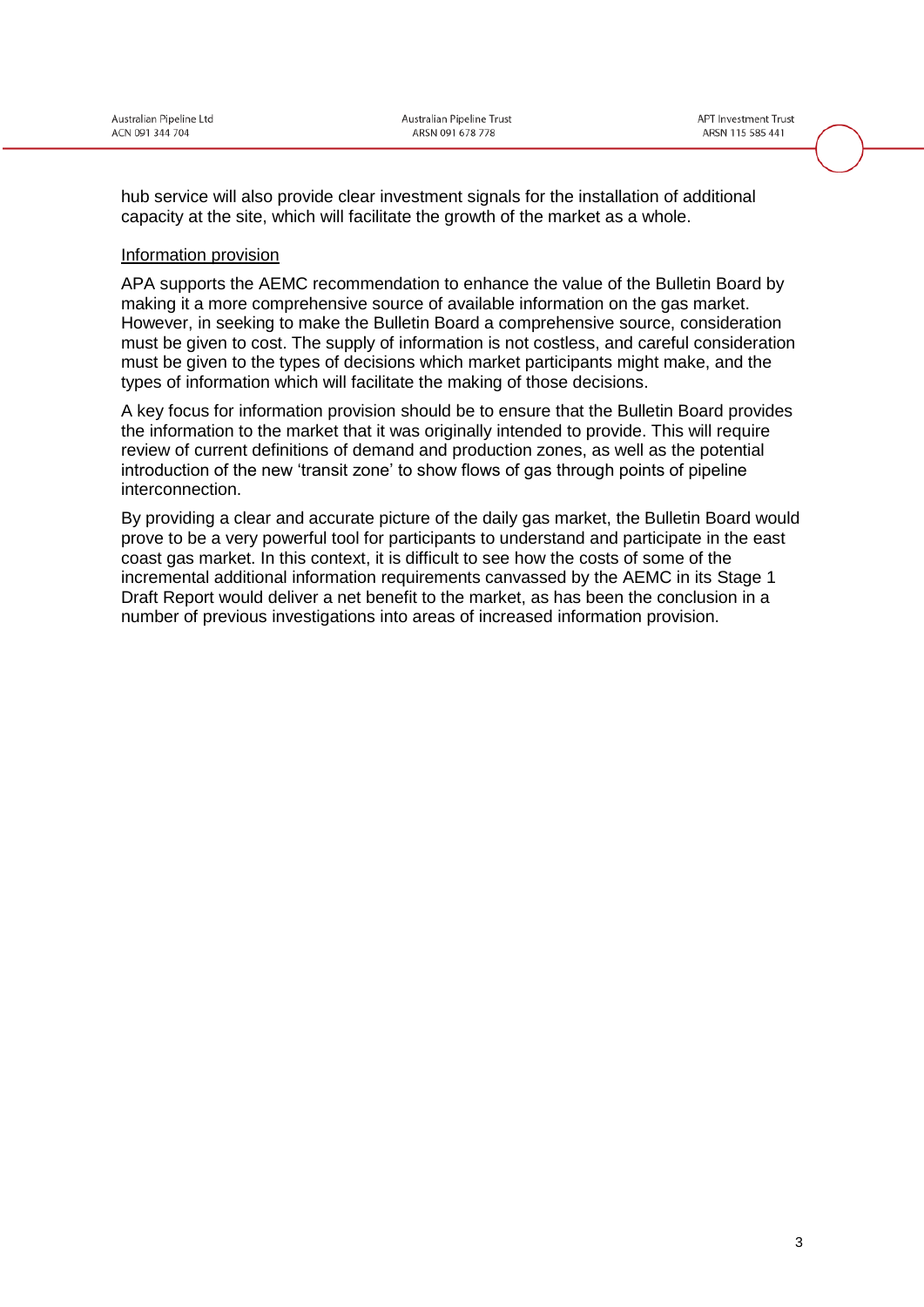**APT Investment Trust** ARSN 115 585 441

## **Abbreviations**

| <b>AEMC</b> | <b>Australian Energy Market Commission</b> |
|-------------|--------------------------------------------|
| <b>AEMO</b> | Australian Energy Market Operator          |
| AER         | Australian Energy Regulator                |
| <b>COAG</b> | <b>Council of Australian Governments</b>   |
| <b>DWGM</b> | Declared Wholesale Gas Market              |
| <b>GSH</b>  | Gas Supply Hub                             |
| <b>GTA</b>  | <b>Gas Transportation Agreement</b>        |
| <b>LNG</b>  | <b>Liquefied Natural Gas</b>               |
| <b>MSP</b>  | Moomba Sydney Pipeline                     |
| PС          | <b>Productivity Commission</b>             |
| <b>RBP</b>  | Roma Brisbane Pipeline                     |
| <b>STTM</b> | <b>Short Term Trading Market</b>           |
| <b>SWQP</b> | South West Queensland Pipeline             |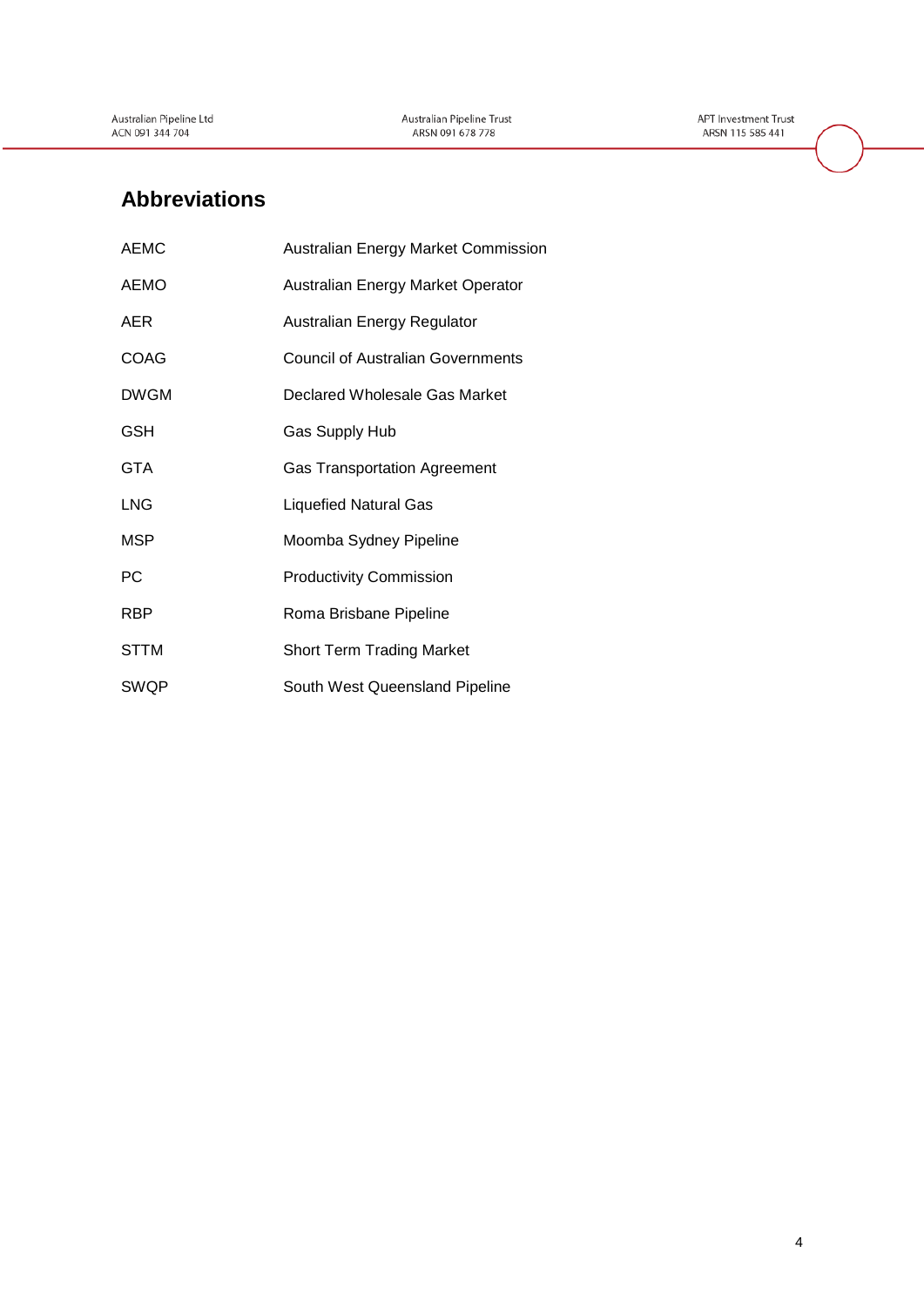## **2. Transmission pipeline frameworks**

### <span id="page-6-0"></span>*2.1. Importance of capacity trading for pipeline investment and throughput*

APA supports the development of a secondary market for pipeline capacity. A strong secondary capacity trading market has the potential to increase pipeline throughput, which is in the interest of the infrastructure investor. Further, a strong market for secondary capacity has the potential to support new investment in pipeline capacity by giving shippers an avenue through which they can trade out of existing contracted positions, making them more likely to enter into the types of long term arrangements that facilitate investment.

To support this market, APA has undertaken a number of steps, most importantly through the development of its facilitated capacity trading service and information platform, but also through its support of the Wallumbilla Gas Supply Hub, the redevelopment of the Bulletin Board, and the development of standardised contractual terms for shippers.

APA recognises that there has not been significant public trading of pipeline capacity to date. It would appear, however, that upcoming changes to the market, in particular the advent of significant new flexible demand from the new LNG producers, have the potential to stimulate this market.

APA strongly believes that market-driven solutions, operating alongside the expected new demand for traded capacity, should be the preferred solution for the continued development of the market.

In this context, it is important for the AEMC to look closely at the current, and likely future demand for capacity trading and for investment in new capacity, before concluding that there is a case for further market intervention. It is also important to look at the nature of the new demands being placed on the market by the LNG providers, much of which relates to short term drivers, as discussed in the following section.

### *2.2. New demands on the market*

The size of the LNG export sector compared to east coast domestic demand has been well canvassed in many recent reports on the sector. The implications of an LNG system or plant outage have also been discussed at length, however there remains a lack of clarity as to the likely demands such an event may place on the domestic market.

Factors such as the turn down rate for gas production, LNG pipeline spare capacity, and interconnections between the three LNG providers, are all relevant to understanding the degree to which the domestic market may be called on to absorb excess gas. There is very little information available, however, as to what the domestic market needs to plan for.

What is clear is that there is a new demand for a high degree of flexibility and optionality in the case of an LNG plant outage, and that any event is likely to be significantly larger than the type of contingencies that the gas market has needed to respond to in the past. It is important to note, however that this type of very short term demand is not the type of demand that can underpin efficient investments in increased pipeline capacity, nor do the LNG providers appear willing to make these investments.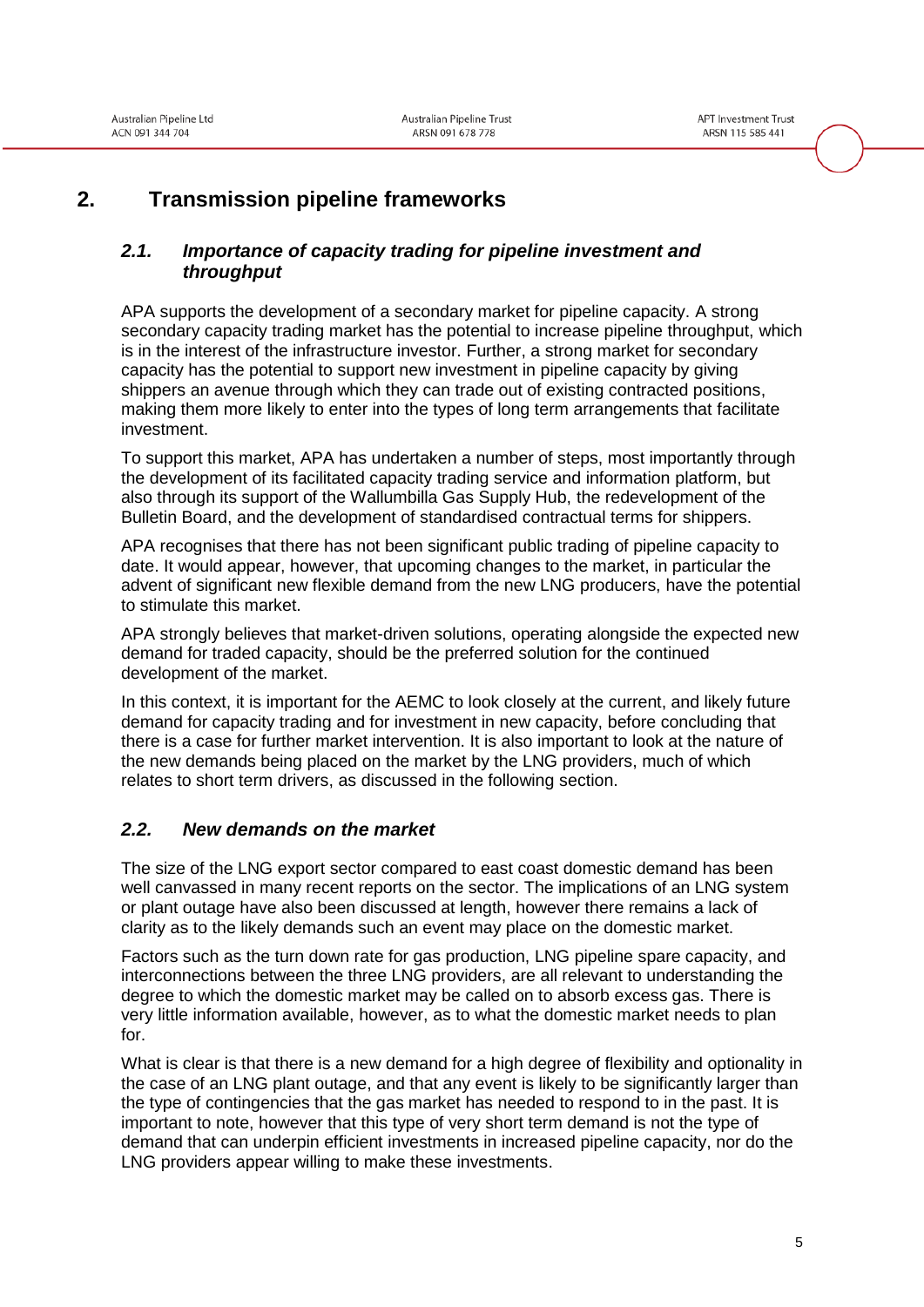-

As a result, failure to accommodate such demand spikes should not necessarily be viewed as a market failure, but may in fact be an efficient outcome where the costs of having the capability to meet short term demand spikes far exceed the value in installing that capacity. It is therefore important to ask whether there are some demands created under the changing market structure where it is neither efficient nor prudent for the gas market as a whole to meet.

APA considers that investigation of this question will be an important part of stage 2 of the AEMC review.

## *2.3. Allocation of pipeline capacity*

The AEMC Stage 1 Draft Report discusses recent developments in the transmission sector, in particular the significant new investments in additional capacity, and in measures to increase gas market flexibility, such as in bi-directional pipeline flows. The AEMC further discusses the importance of the scope to trade pipeline capacity in a wellfunctioning market. $1$ 

APA agrees with the AEMC that the ability to trade secondary capacity is an important component of a well-functioning gas market. It will be important for the AEMC to further investigate the identified list of potential barriers to the secondary capacity market, to determine which may be limiting the liquidity of the market, and therefore warrant policy or regulatory attention. Detailed analysis of this question will be critical to ensuring that any market or regulatory intervention to stimulate capacity trading is targeted, proportionate, and, most importantly, likely to work.

In looking at potential factors that may impact the liquidity of the pipeline capacity market, it is important to note that some may relate to the underlying nature of the east coast pipeline capacity market. These include a predominance of single pipeline industrial shippers with little interest or demand for trading capacity, as they have long term needs for firm capacity met under existing contracts. Other barriers affecting liquidity may be administrative in nature and could be addressed through market-based responses once they are identified. In both of these situations, policy or regulatory intervention is unlikely to be an efficient policy response.

In looking at the drivers for the secondary capacity trading market, APA believes that the AEMC should give further consideration to the following factors:

- the nature of the traded secondary capacity service (as opposed to the service provided through primary contracts), and the degree to which this service can already be traded;
- the current actual transaction costs or other factors involved in executing a capacity trade;
- the current market for trading in capacity, and potential reasons why there are limited trades, including whether there is a significant current unmet demand for capacity trading;
- whether those that may express a wish to purchase pipeline capacity are actively seeking capacity in the current market, or whether their demand for traded capacity relates to a future period;

<sup>1</sup> Australian Energy Market Commission (AEMC) 2015, *East Coast Wholesale Gas Market and Pipeline Frameworks Review: Stage 1 Draft Report*, May, p 57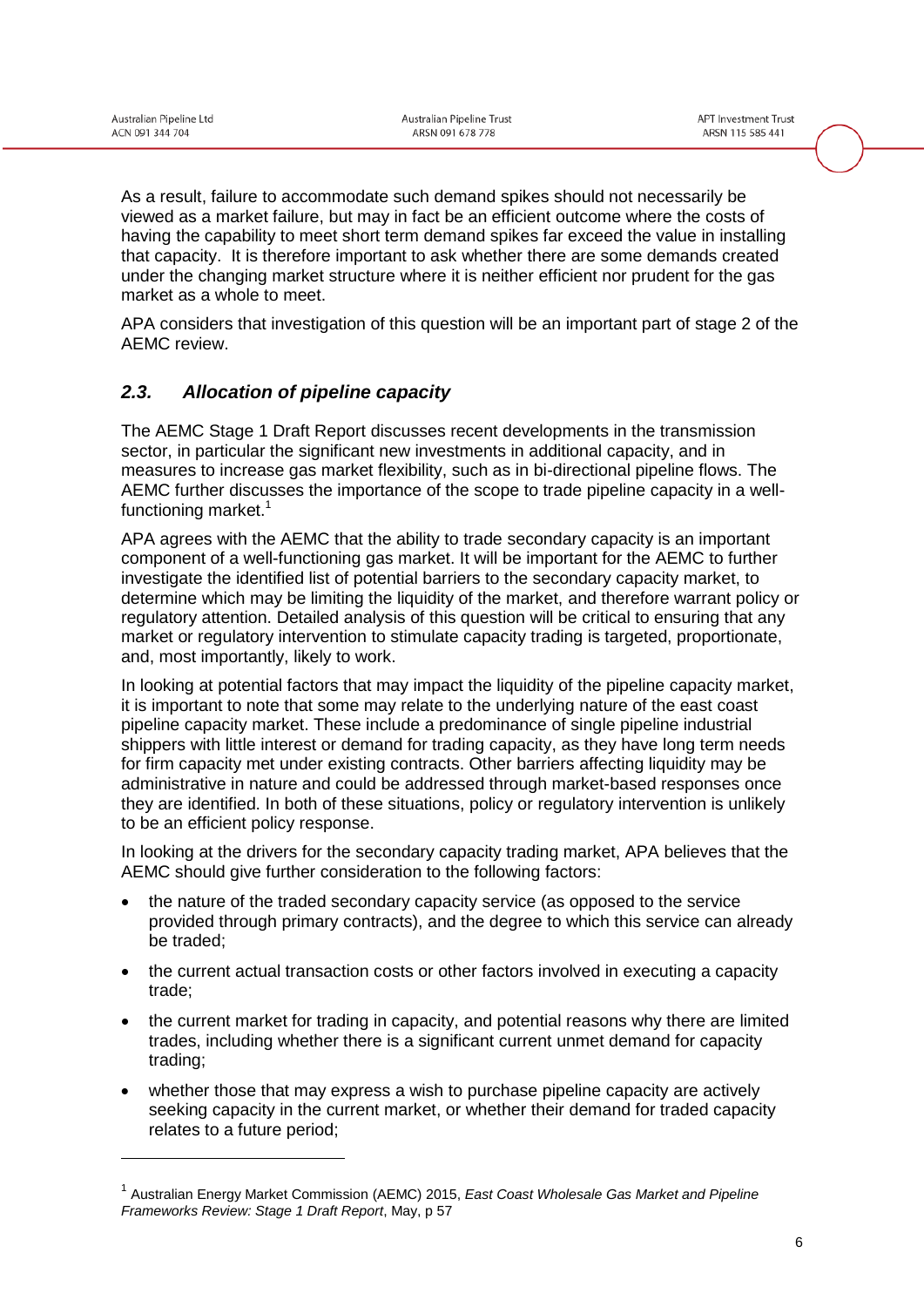|                 |  | Australian Pipeline Ltd |  |
|-----------------|--|-------------------------|--|
| ACN 091 344 704 |  |                         |  |

- the likely scope of future demand for capacity trading, and when that demand may arise, in particular whether it is likely to arise at peak times when capacity is likely to be utilised by other contracted parties (that is, there is physical congestion and therefore limited unutilised capacity to trade);
- whether shippers are holding on to capacity for commercial reasons, as suggested by the Productivity Commission, for example because of the option value of future capacity as a risk management tool in an uncertain demand environment<sup>2</sup>, and in that respect there is not a market failure but an efficient response to market circumstances; and
- whether imminent changes to the market with the start-up of the remaining two LNG facilities, will in themselves provide stimulus to the capacity trading market by potentially placing a higher value on existing capacity that may stimulate trade.

Many of these matters were discussed in the NERA cost benefit analysis into policy options to facilitate enhanced gas transmission capacity trading<sup>3</sup>, and the Productivity Commission Research Paper examining barriers to more efficient gas markets<sup>4</sup>.

APA would anticipate that exploring and understanding these matters in respect of secondary capacity trading would be a key part of stage 2 of the AEMC's review process. This work is an important step before searching for policy or regulatory solutions, which appears to be the current focus of the AEMC's list of areas for further work as part of stage 2.

## *2.4. Timely and efficient investment in pipelines*

### *2.4.1. Firm capacity rights are critical for investment*

The AEMC Stage 1 Draft Report recognises the significant investment that has occurred in the transmission sector in the last 15 years, and how this investment has facilitated  $inter-basin$  competition.<sup>5</sup> The report recognises that much of this investment has been made possible by bilateral contracting arrangements.<sup>6</sup>

APA notes that this has occurred within a supportive regulatory regime that both provides for third party access to pipeline infrastructure, and recognises the primacy of contract which has allowed for the commercial development of new capacity through bilateral arrangements. While this regulation has its drawbacks (discussed in some detail in various Productivity Commission reports into the national and gas access regimes), the underlying structure of the regulatory regime applied to contract carriage pipelines draws an appropriate balance between access and investment through its basis in contractual arrangements.

The AEMC Stage 1 Draft Report makes a key link between the ability of parties to contract for firm capacity rights, and the incentives for both pipeliners and shippers to invest in

5 AEMC 2015, Stage 1 Draft Report, p 57

<sup>2</sup> Productivity Commission 2015, *Examining Barriers to More Efficient Gas Markets, Productivity Commission Research Paper*, March*,* p 113

<sup>3</sup> NERA Economic Consulting 2013, *Analysis of Policy Options to Facilitate Enhanced Gas Transmission Capacity Trading: A Report for the Standing Council on Energy and Resources*, 11 November, p vi 4 PC 2015, *Examining Barriers to More Efficient Gas Markets,* p 120

<sup>6</sup> AEMC 2015, Stage 1 Draft Report, p 61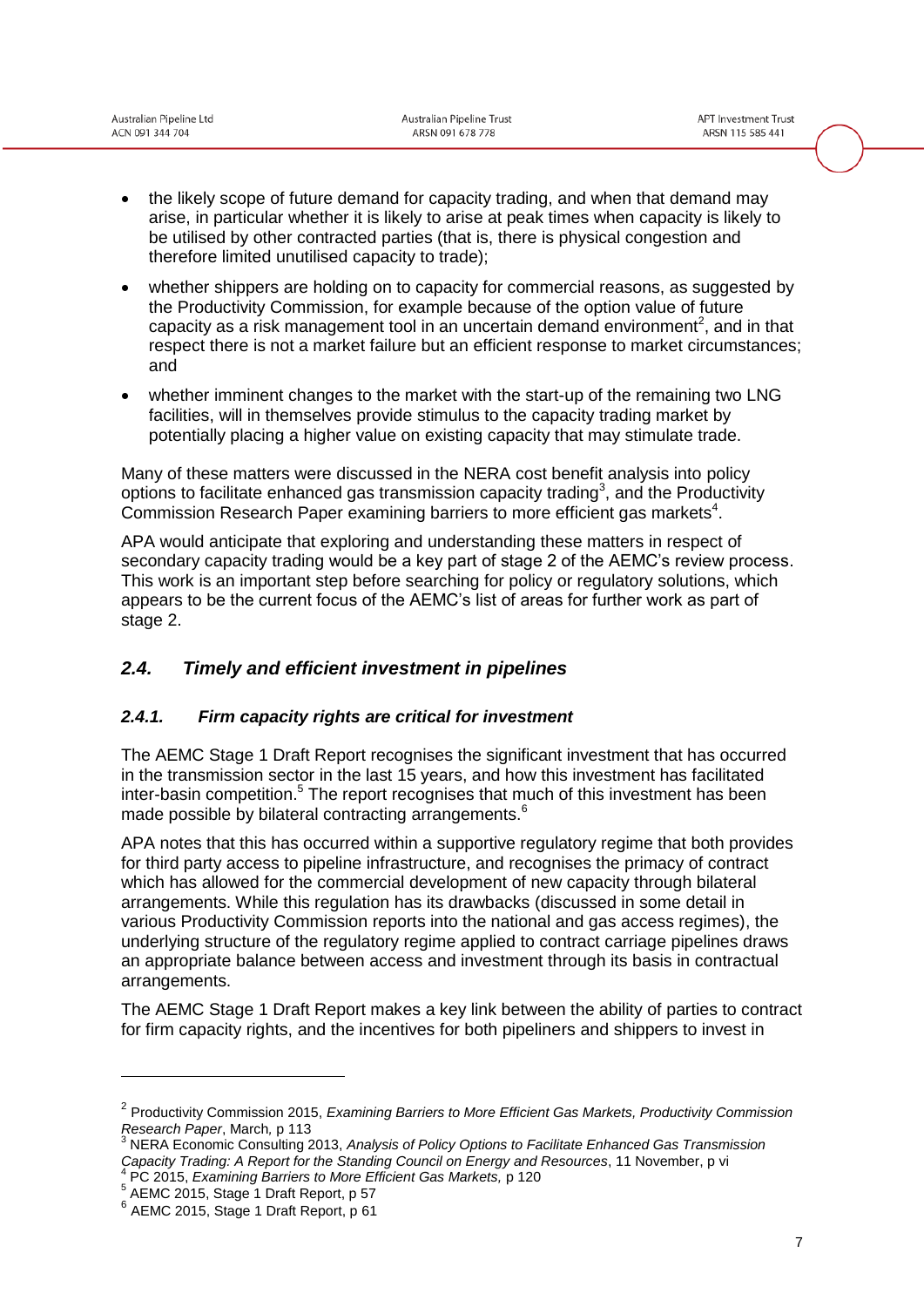infrastructure and plant that relies on those firm rights.<sup>7</sup> This development underpins market development and economic growth.

In the same vein, the Stage 1 Draft Report further links the problems with investment in the DWGM with the lack of firm contractual rights for capacity, and the resulting poor incentives for both pipeliners and shippers to invest in commercial capacity.<sup>8</sup> Instead, the regulatory regime replaces commercial outcomes for market-carriage pipelines, bringing with it the associated well recognised problems in respect of timely and efficient investment.<sup>9</sup>

These observations suggest that any consideration of interventions in transmission pipeline frameworks to support secondary capacity trading or other market outcomes must be cognisant of the drivers of investment in the primary market for capacity (that is capacity from the infrastructure owner or operator), which are closely linked to the nature of infrastructure investment (long-lived sunk assets), as well as the needs of contracting shippers to secure access to capacity for their own commercial needs. The implication is that any intervention that weakens the link between firm capacity and investment (as happens under market or common carriage, oversell and buyback regimes, and some injection/withdrawal markets) is likely to undermine future investment in primary capacity.

APA anticipates that this will be a key issue for consideration by the AEMC in stage 2 of the review process.

#### *2.4.2. Investigation of incentives for investment in the market-carriage framework*

The AEMC states that it intends to further investigate whether the regulatory arrangements and market carriage model are providing for an appropriate allocation of risks and timely and efficient investment in the Victorian market.

APA supports this work, and considers that closely looking at the interaction between economic regulation and the market carriage framework is critical to this analysis. In particular, APA considers that some elements of the economic regulatory regime may not be well suited to application to a market carriage framework and that these have a key influence on efficient market outcomes. These include incentives to invest in capacity to increase competition in the market, as well as risks associated with pipeline investment where there are no firm commitments to use that capacity.

APA further supports the AEMC investigating options to introduce some form of firm capacity rights into the market, however it cautions that there have been many attempts to achieve this in the past, all of which have been stymied by the degree of complexity such a mechanism would add to an already very complex market.

 $<sup>7</sup>$  AEMC 2015, Stage 1 Draft Report, p 46</sup>

<sup>8</sup> AEMC 2015, Stage 1 Draft Report, p 61

<sup>9</sup> PC 2015, *Examining Barriers to More Efficient Gas Markets,* p 119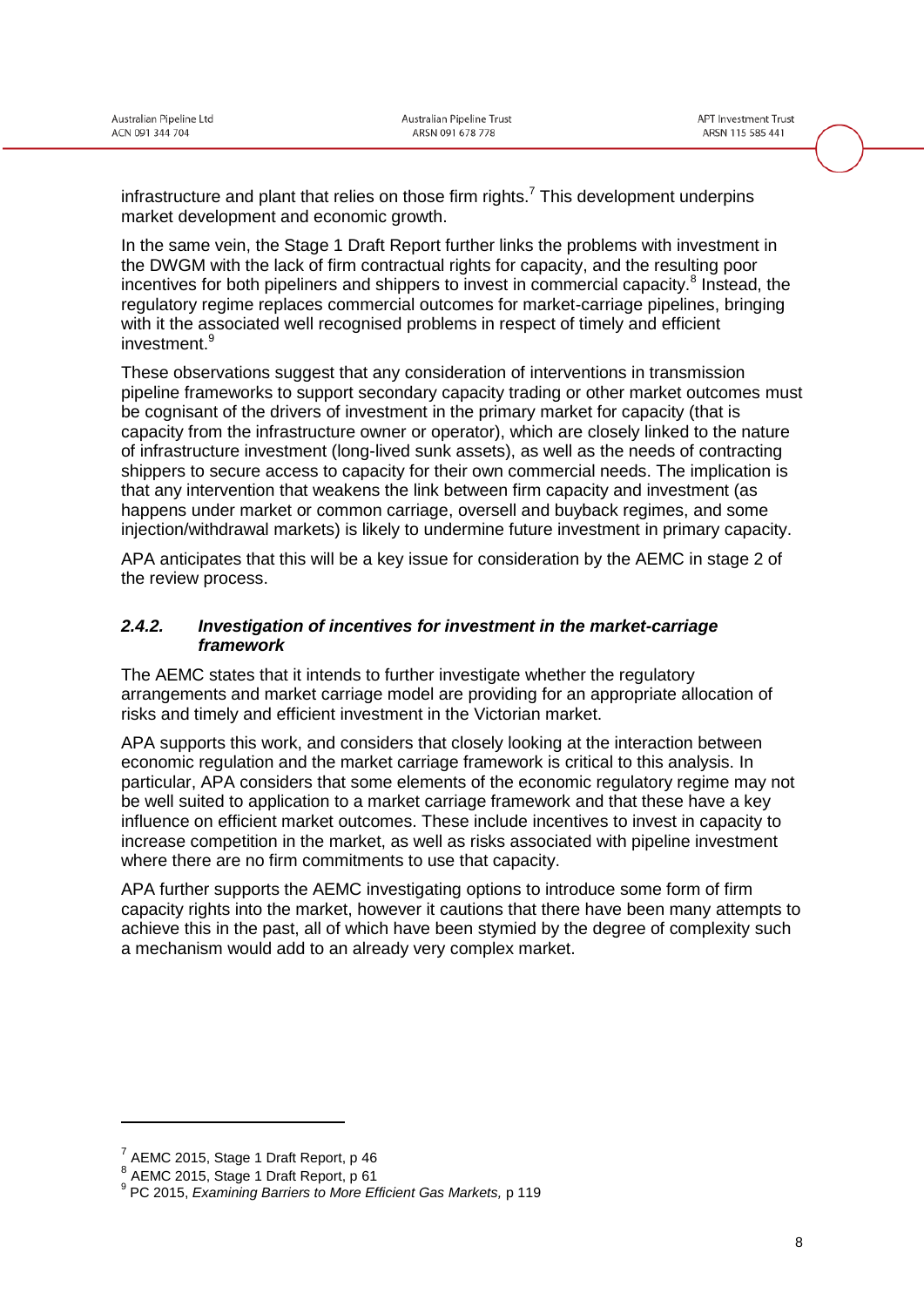## *2.5. Efficient trade and movement of gas between jurisdictions*

#### *2.5.1. Barriers to trade from the DWGM*

APA supports further work as part of stage 2 of this review process, and the targeted review into the operation of the DWGM, into the remaining barriers to trading gas into and out of the DWGM. APA believes that these barriers arise largely as a result of AEMO's operation of the system, including:

- AEMO's perception of its role in maintaining security of supply in Victoria; and
- AEMO's application of system planning and security standards in determining the long and short term capacity of the Victorian system.

APA considers that these matters lead to material inefficiencies in the operation and planning of the DWGM. They have the effect of reducing the priority of flows out of the system both at the planning stage, and in the operation of the market, which creates real barriers to trading between the DWGM and interconnected pipelines. These could be addressed through clearer direction (and observance) as to AEMO's role as system operator, in particular in respect of security of supply and its relationship to efficient market investment and operation.

#### *2.5.2. Operation of two carriage models*

The AEMC discusses the two carriage models, including the perceived strengths and weaknesses of those models.

APA is concerned that the AEMC appears to have determined that the efficiency of the contract-carriage model can be gauged solely by the degree to which secondary capacity trading is available and utilised.<sup>10</sup>

APA does not believe that this is a balanced focus, as it places the allocation of capacity in the short term over long term capacity availability and allocation. It is the long term allocation – the investment decisions made by pipeline operators responding to the particular needs of long term users of gas and of transportation capacity – which creates the capacity which can then be reallocated via shorter term capacity trading. Capacity trading builds on contract carriage to enhance the short term efficiency of the gas market. If there is no capacity trading, the problem is not contract carriage. It is either that the current arrangements are inhibiting that trading, or that market participants do not see value in trading.

APA works with current and prospective shippers to ensure that the efficiency of any investment in new capacity is maximised. APA has recently formalised its processes in this regard through a commitment to undertake a public 'expressions of interest' process for new capacity wherever possible to ensure that any capacity expansion captures all available demand.

As an example, APA conducted a public expressions of interest process for expansions to the South West Queensland Pipeline in February 2015. APA is now working with those shippers that are interested in investing in new capacity to develop expansion projects that meet their needs.

<sup>&</sup>lt;sup>10</sup> AEMC 2015, Stage 1 Draft Report, p 66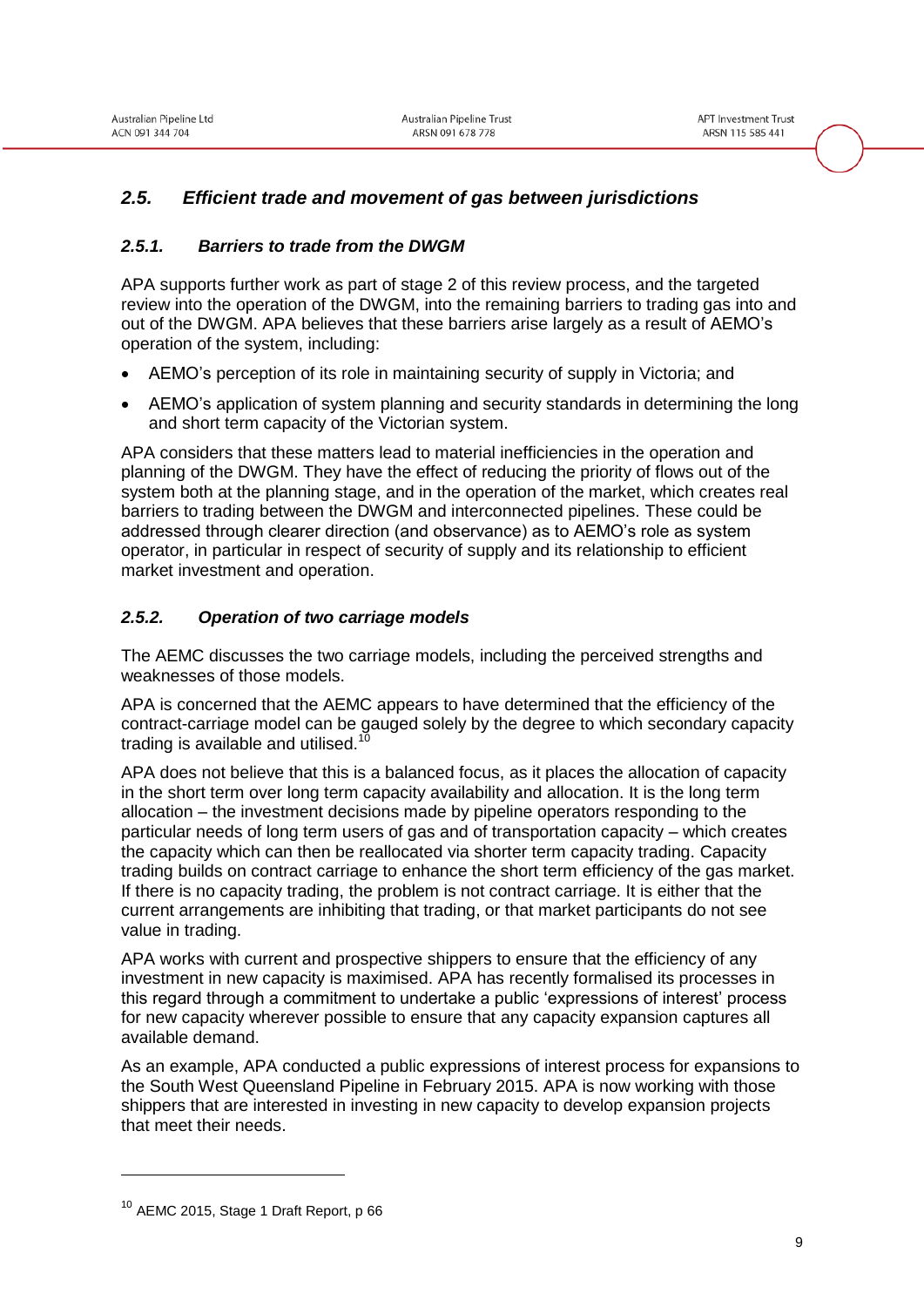This process can allow smaller shippers to 'piggyback' off larger investments to gain a lower per GJ cost of new capacity. This is a non-discriminatory process and provides for the allocation of new firm capacity to those that value it.

## *2.6. Regulatory framework*

### *2.6.1. Adaptability of the regulatory framework*

APA agrees with the AEMC's conclusion that the access framework has worked for the last 18 years, and has been sufficiently flexible to deal with changing market conditions.<sup>11</sup>

As discussed in section [2.1](#page-6-0) above, APA believes that this flexibility arises because the access regime, as it applies to contract-carriage pipelines, supports bilateral contracting arrangements, which allows market participants, rather than the regulator, to determine the scope and nature of the services that they require, and when they require them. This is a key feature missing from the regulatory regime and market arrangements applying under the market-carriage framework. The DWGM regime applies a one size fits all services approach, coupled with regulatory decision making over the timing and scope of investment, and has arguably not supported market flexibility and growth.

APA believes that the history of the access regime, and the fact that it has adapted to the significant changes to the market over the past 18 years brought about by interconnection, provides good guidance that it is capable of supporting further market development. Key features of the regime that will contribute to this flexibility include:

- Criteria based assessment of whether access regulation is warranted for particular assets, which allows the regulatory regime, and its application, to change over time with the development of the market:
- For full regulation pipelines, discretion for the regulator to determine the scope of services to be regulated (that is, the definition of reference services), to allow for different services to be included or excluded under direct price regulation as demand for different services changes; and
- Inclusion of access dispute provisions for full and light regulation pipelines, in the event of a material dispute between a pipeliner and an access seeker.

These provisions have allowed the access regime to evolve over time with the development of the market, and these features can reasonably be expected to continue to operate effectively in the future.

### *2.6.2. Capacity trading and access regulation*

The gas access regime applies to the primary pipeline capacity market. Amongst other things, it ensures that shippers and prospective shippers have non-discriminatory access to pipeline capacity from the pipeliner, by setting reference terms and conditions (including tariffs) for access to services likely to be sought by a significant part of the market (that is, Reference Services).

APA is concerned that the AEMC appears to be looking to the access regime for primary capacity to enact changes in the secondary capacity trading market. APA does not believe

<sup>11</sup> AEMC 2015, *Stage 1 Draft Report*, p 70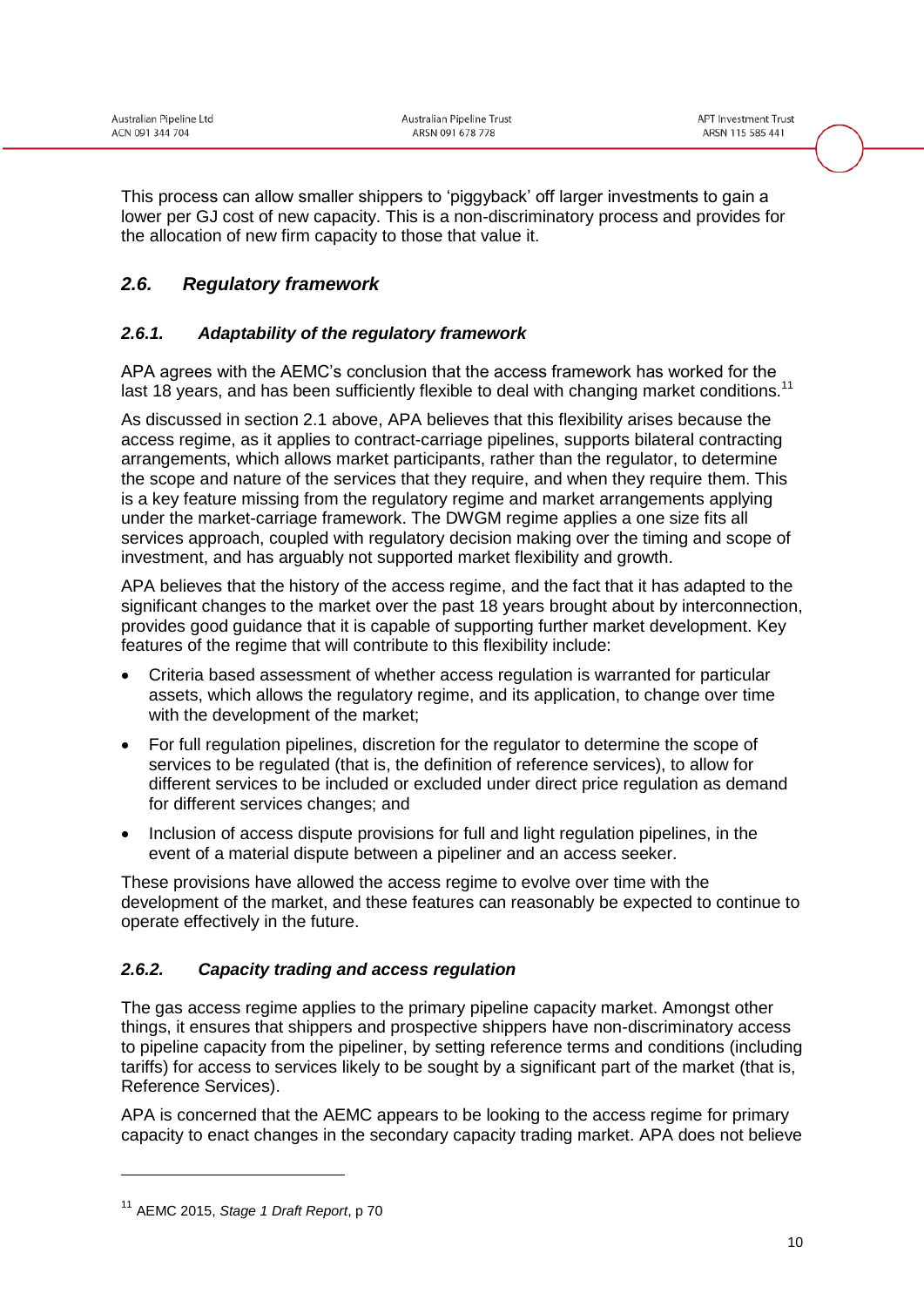that the primary market's access regime is the appropriate location for such intervention, as the access regime regulates the relationship between the pipeliner and the shipper, not the relationship between shippers, which is the locus of the secondary capacity trading market.

The access regime currently includes a number of provisions to ensure that the pipeliner, in its terms and conditions in respect of primary pipeline capacity, does not impose unreasonable barriers to capacity trade. There are also provisions to support information on available capacity. These provisions are as follows:

- Rule 105: Capacity trading requirements. Every access arrangement must provide for the trading of capacity;
	- By way of bare transfer, without the need to seek the service provider's consent;
	- By way of assignment or other mechanism, with the service provider's consent, which cannot be unreasonably withheld by the pipeliner;
- Rule 106: Change of receipt or delivery point by user. Every access arrangement must provide for the change of receipt or delivery point by user, consent for which cannot be unreasonably withheld by the pipeliner; and
- Rule 111: Public registers of spare capacity. A service provider must publish a register of spare capacity for every scheme pipeline that sets out:
	- Information about available spare capacity now and in the future;
	- Information provided to the service provider by a user on available unutilised contracted spare capacity.

APA publishes spare capacity registers for all Scheme pipelines on its website, and these registers are periodically updated to reflect changes in contracting arrangements. In addition, APA's standard Gas Transportation Agreement, which it uses as a basis for negotiations on all its pipelines (covered and uncovered) includes provisions in compliance with Rules 105 and 106. The form of these provisions has been approved by the AER as part of two separate access arrangement processes (for the Amadeus Gas Pipeline and the Roma Brisbane Pipeline), as being consistent with the requirements under the National Gas Rules. The standard GTA terms and conditions can be found on APA's capacity trading website.

APA considers that this regulatory approach, which ensures that the primary capacity access regime creates no barriers to the trade of capacity, is the appropriate level of regulation in the primary market to support secondary trade.

There are clear economic reasons why policy makers should prefer the development of a market-based secondary capacity trading market (that is the trade of capacity between shippers and other non-pipeliner market participants such as traders) over the forced regulatory provision of as available and interruptible services direct from the pipeliner.

The secondary trade of capacity delivers market benefits by providing shippers with the ability to trade out of a firm contractual position. This reduces the risks of entering into firm arrangements with pipeliners, which has the effect of preserving incentives for shippers to contract for these services with pipeliners. This lowers the risk of pipeline investment and therefore its costs, and increases incentives for investment.

These effects provide incentives for pipeliners to support capacity trading across all pipelines, regardless of coverage. This can be shown by the sector's continuing support for capacity trading, and the development of the facilitated capacity trading products by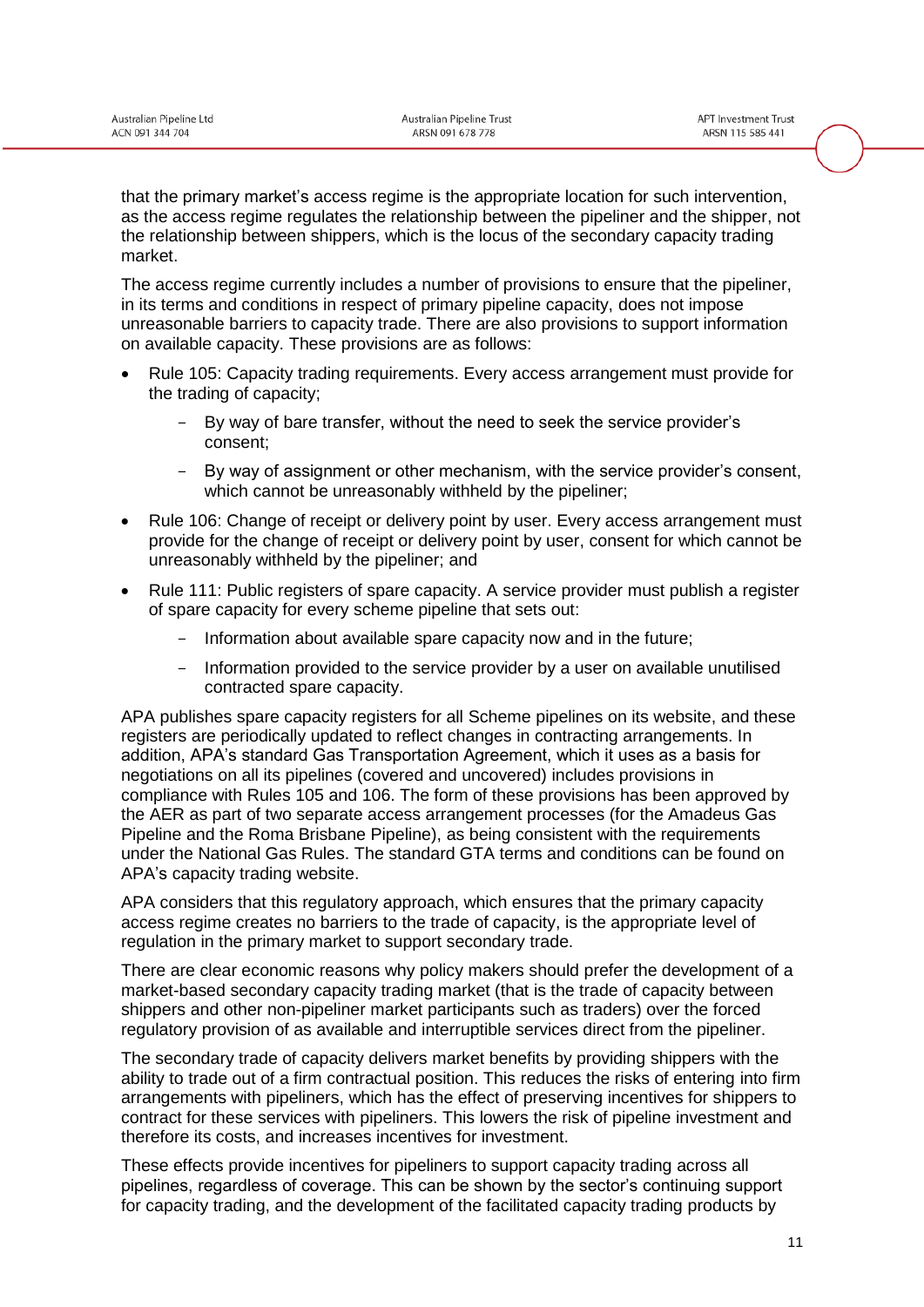**APT Investment Trust** ARSN 115 585 441

APA and Jemena, which are intended to further decrease trading barriers and transaction costs, and stimulate the market.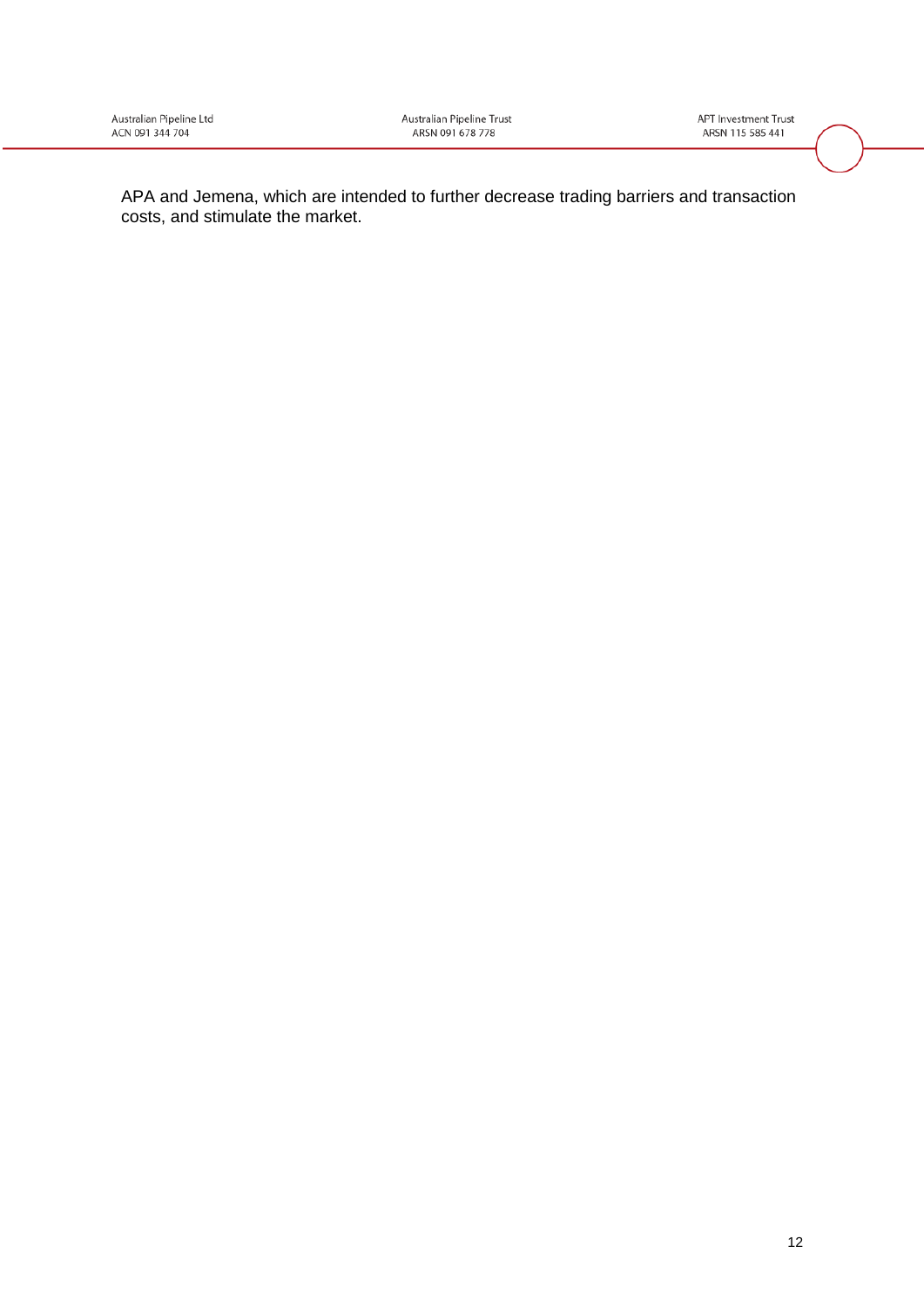## **3. Short Term Trading Markets**

## *3.1. Future role of the STTM*

APA agrees with the AEMC's analysis that the STTM design is a highly complex and costly design for the outcomes it delivers. While the STTM was designed to potentially deliver a number of outcomes in respect of the trade of gas, in practice these outcomes have not eventuated due to the limited scope for trade at demand centres. Because of this, the STTM's other role, which was to provide competitive gas balancing services, has emerged as its most prominent and effective contribution to gas market operation.

APA agrees with the AEMC's analysis that the gas supply hub market model has more potential to develop and stimulate gas trading than the STTM model, largely due to the volumes of gas involved and general proximity to multiple sources of gas production. Now that the Wallumbilla Gas Supply Hub is in place, there is value in considering whether the gas trading functions of existing facilitated markets (including the DWGM) should be replaced by the Wallumbilla Gas Supply Hub, or other similar hubs in other locations.

In respect of gas balancing, APA supports the proposals in the Stage 1 Draft Report to look at options to 'pare back' the STTM to provide gas balancing functions only.

APA strongly supports the establishment of a technical working group, led by the AEMC, to look at options in this regard. APA believes that work on an alternative STTM design is a key market development function that appropriately rests with the AEMC. In meantime, APA considers there is a strong case to look at options to roll-back the scope of the Brisbane STTM in the nearer term.

### <span id="page-14-0"></span>*3.2. Alignment in gas markets*

APA supports in principle the alignment of market arrangements, including gas day start times, prudential requirements and market parameters.

The alignment of gas day start times is the most relevant of these areas for APA, as it will involve both system and contractual changes to execute.

In respect of system changes, the main task will be to reset field flow computers. Flow computers are located at every metering site, and each are uploaded locally with a hard coded time and date (with no field adjustment for day light saving).

Changing to a standard time will require modification to the coding of each flow computer at over 200 sites across Victoria, Queensland and New South Wales, some with multiple meter runs. This will need to happen via a field site visit, with all computers ideally changed on a single changeover day, in order to minimise billing disruption. Depending on the approach, there may be scope to focus on a smaller (though still significant) number of flow computers on the changeover day to allow for accurate gross metering.

APA's initial estimates for the field work for this changeover process are in the order of \$1- 2 million, including the costs of site visits, some system or hardware changes, and project management.

There are further changes required to APA systems in relation to pipeline measurement reconciliation, including line pack calculations, particularly to take account of the change day. There will also need to be arrangements put in place to ensure that shippers retain access to appropriate daily capacity over the change day, which is likely to create a long day and a short day on a number of pipelines, which will impact shipper linepack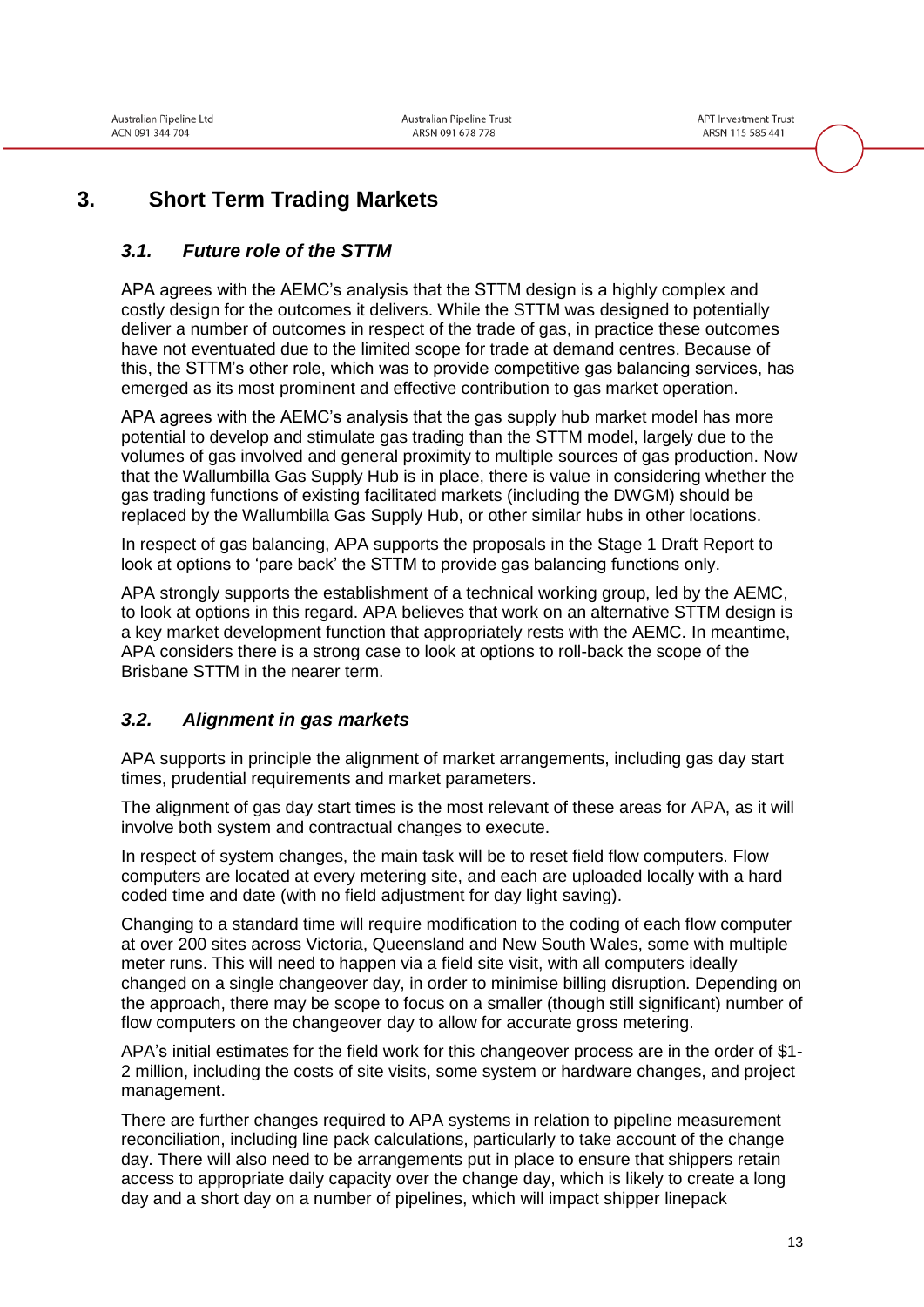balances, daily variations and imbalances, and allocations. These costs will largely be commercial and legal costs, and will involve significant liaison and cooperation between pipeliners, shippers and other market participants.

To enact a single standard gas day across all APA's pipelines, APA would also need to vary its contracts with shippers to redefine the gas day, to the extent they are inconsistent with what is proposed. For existing contracts, APA would need to gain each shippers' agreement to amend the contracts to standardise the time. Given the broad support for this measure expressed through submissions, this agreement could be readily expected from most shippers.

These measures will involve considerable system changes, as well as administrative and legal workloads, for which APA will incur costs that it would expect to pass through to customers. APA does not consider that this should be considered a material barrier to effecting a change to a standard gas day, if corresponding benefits from such a change can be identified. An important piece of work should therefore be to seek to quantify the likely benefits and, if positive, to determine an appropriate standard time and a timetable for implementation.

APA considers that the standard time should be between 6am and 10am across all pipelines, given the important system support and other information requirements related to the end of gas day. APA does not see that there is a strong case for aligning the gas day to the electricity market, and considers that a 4am start would considerably increase costs for the market without a clear benefit.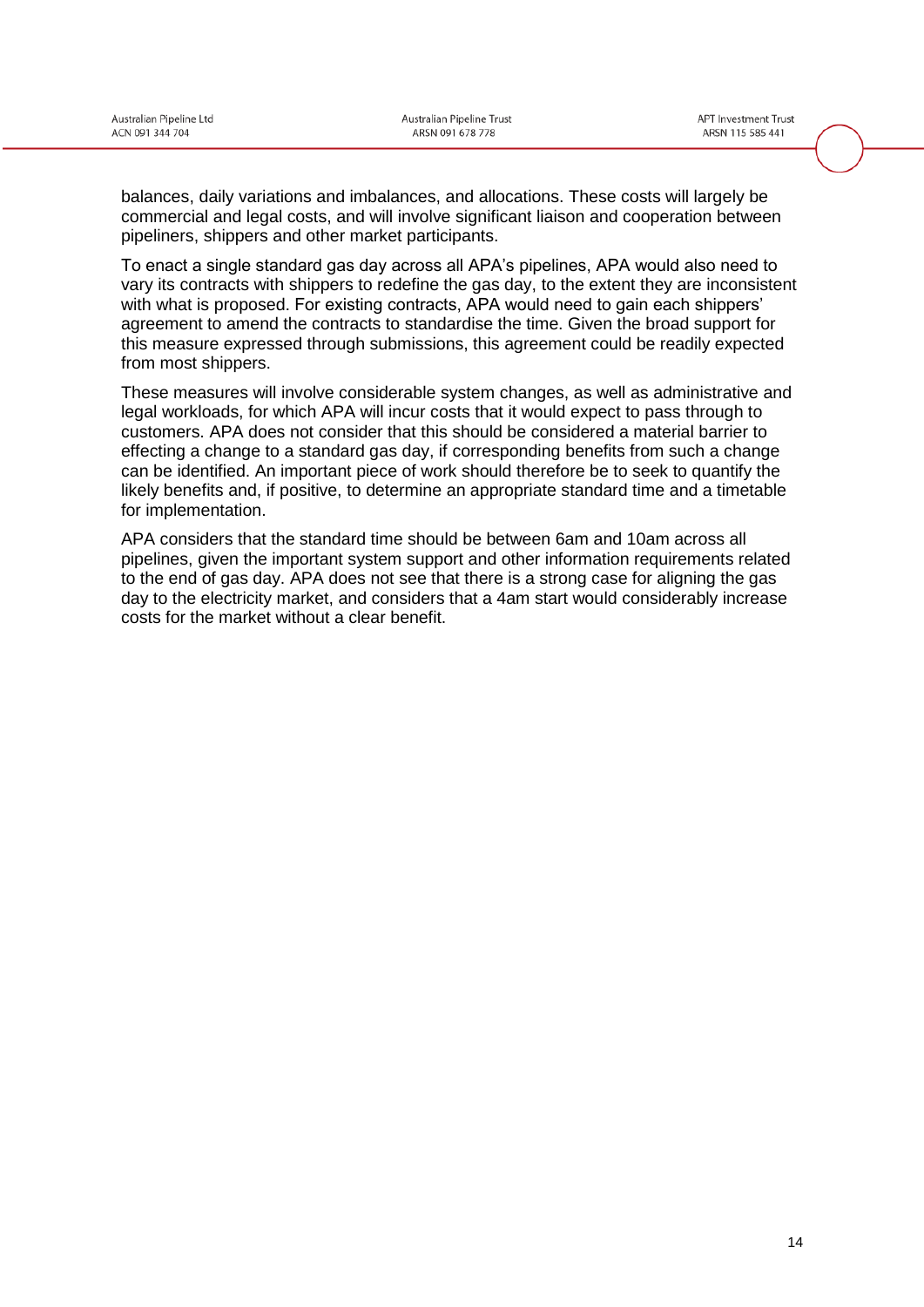**APT Investment Trust** ARSN 115 585 441

## **4. Declared Wholesale Gas Market**

## *4.1. Future role of the DWGM*

APA agrees with the AEMC's analysis that the DWGM design is a highly complex and costly design for the outcomes it delivers. Due to the structure of the market and the dominance of Longford gas supply, effective gas trading is very limited within the DWGM, and the market operates primarily as a mechanism to allocate pipeline capacity and trade imbalances.

Due to the complexity of the market, APA agrees that there are very few 'quick wins' to be gained through redesign of the DWGM. APA therefore supports a more in depth analysis of the DWGM and its future role and structure as part of the stage 2 report.

APA notes suggestions in the transmission frameworks section of the Stage 1 Draft Report regarding options to introduce some form of transmission rights into the DWGM to address known investment issues. While APA is supportive of further investigation of this option, it also cautions against making the DWGM even more complex in an attempt to more closely align it with incentives for investment under the contract-carriage framework. The DWGM market algorithms are already extremely complex and AEMO have indicated in the past that the introduction of any further complexity could result in the failure of the Market Clearing Engine.

## *4.2. Alignment in gas markets*

As noted above in relation to the STTM, APA supports in principle the alignment of market arrangements, including gas day start times, prudential requirements and market parameters. General advice on the system changes required to execute this change is set out in section [3.2](#page-14-0) above.

Due to the nature of the DWGM, it is unlikely that contractual changes would be required, however AEMO and APA system changes may be more complex than for other markets/pipelines.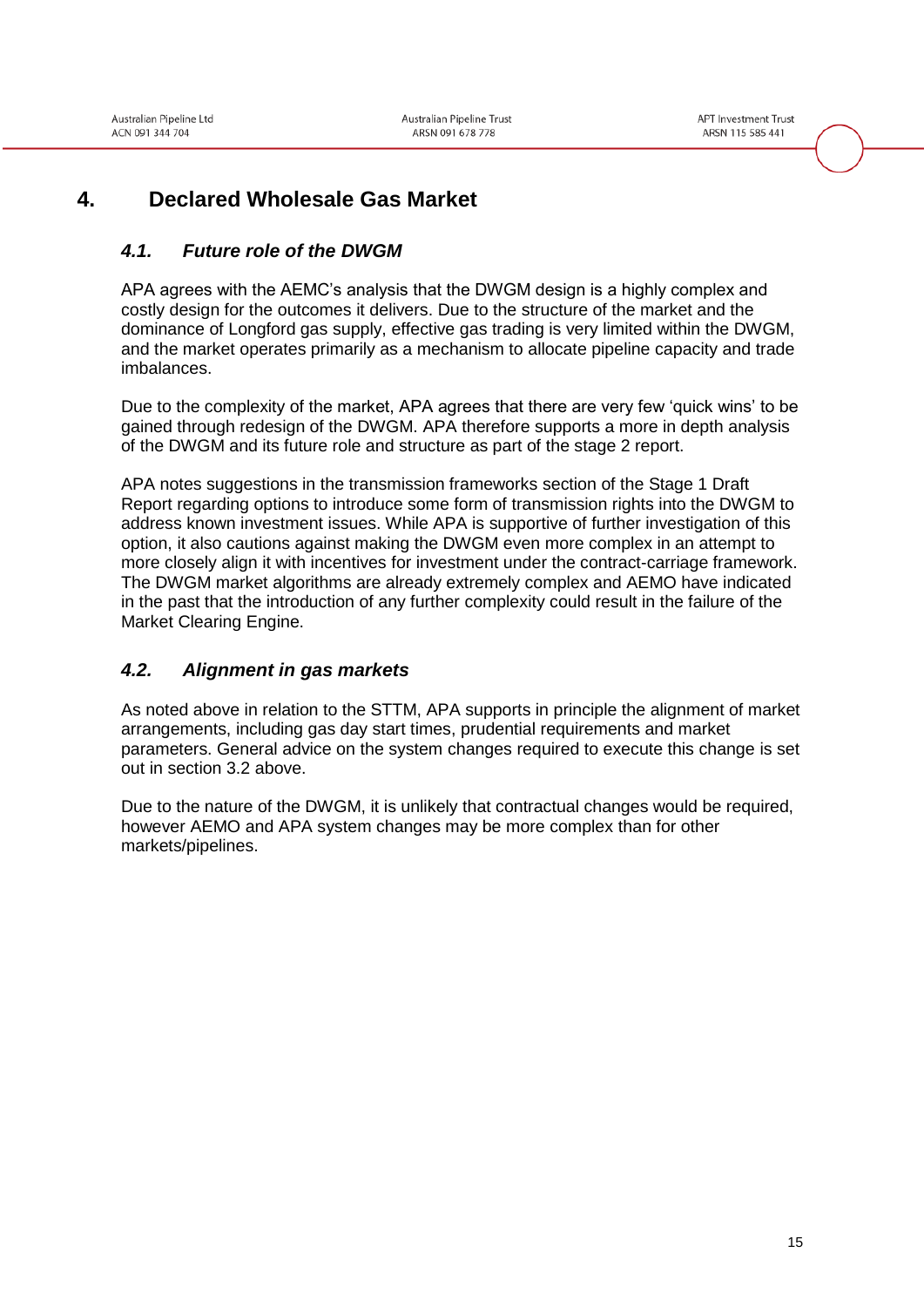## **5. Gas Supply Hub**

## *5.1. Further development of the Wallumbilla Gas Supply Hub*

#### *5.1.1. Physical limitations of Wallumbilla site*

As set out in APA's earlier submission to this process, APA supports the introduction and development of the Wallumbilla Gas Supply Hub as a low cost and effective market for the voluntary trade of gas amongst participants.

Significant amounts of gas currently move through the Wallumbilla compound under existing contractual arrangements. This reflects the role of the Wallumbilla compound as a major point of gas transit, rather than gas production or use.

While the three major pipelines interconnecting at Wallumbilla are physically connected to some degree, there are varying capacity constraints in transferring gas across the Wallumbilla compound into other pipelines, arising from pressure differences between the pipelines, and the capacity of interconnecting pipework.

As a result of these constraints, the Wallumbilla Gas Supply Hub currently operates across three trading locations. This arguably reduces available liquidity at the hub, and APA sees value in developing services to integrate these locations to provide for a single traded product.

### *5.1.2. APA hub services model*

APA has proposed a model whereby it provides a new 'hub service' to the market that would facilitate trades across the current three trading nodes and integrate these nodes for trading purposes into a single location. The service would operate as a 'safety net' service, with shippers able to use their own contracted hub services, or to purchase those services through trade, as an alternative to using the APA hub service. The hub service would be offered at a set, up front price that is published on the hub trading platform.

APA can provide the hub service on a firm day-ahead basis. The amount of day-ahead firm service available from APA will be related to the utilisation of existing hub service capacity by shippers with existing firm capacity rights. Notwithstanding the limited availability of the service, APA believes that it can provide a firm hub service at Wallumbilla on most days that would far exceed (that is, easily accommodate) the current trading levels at Wallumbilla.

APA believes that its hub services model, particularly accompanied by changes in AEMO systems where AEMO also physically matches trades at Wallumbilla delivery points to limit the amount of hub services required, is a simple, pragmatic, incremental and low cost market solution to support the development of the hub. APA believes that future demand for the hub service will also provide clear investment signals for the installation of additional capacity at the site, which will facilitate the growth of the market as a whole.

APA notes that alternatives to this model have been canvassed by AEMO and by the AEMC in its Stage 1 Draft Report. APA believes that these models, in particular AEMO's single trading market model and centralised hub services model, would involve very significant market and regulatory costs that are not proportional to the size of the Wallumbilla Gas Supply Hub, and its stage of development. APA further notes that AEMO's model would involve significant smearing of market costs through a compulsory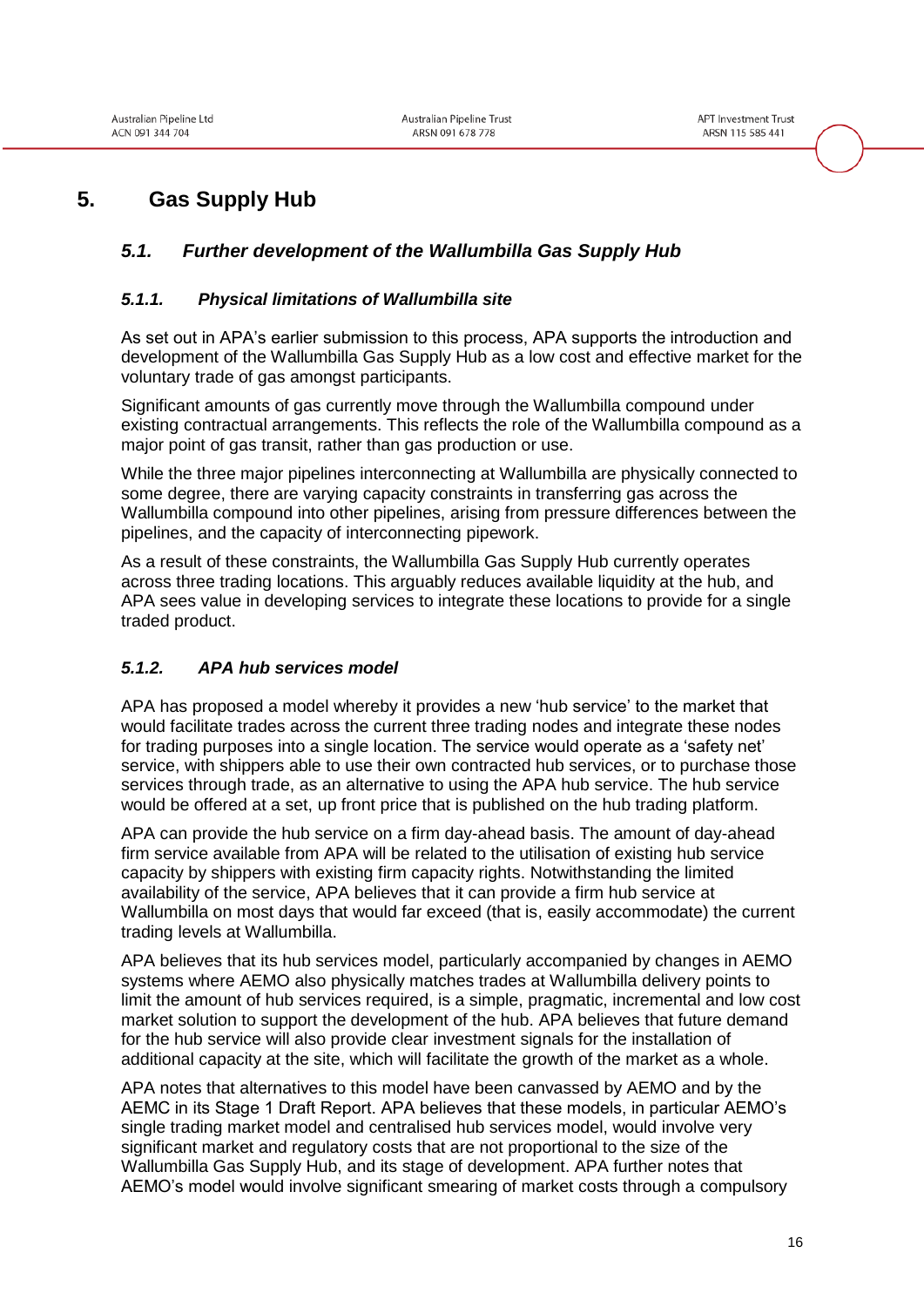market model, which, similar to the STTM and DWGM, will impose additional costs on some participants without providing any benefit.

APA also does not believe that there is a case for economic regulation of hub services, as raised by the AEMC in its Stage 1 Draft Report. Currently, redirection and compression services are provided at Wallumbilla under contract, and APA is proposing to provide these services on similar terms on an 'As Available' basis to all market participants. It is unclear what benefits economic regulation would deliver in this circumstance, where nondiscriminatory access to services can be accessed by all participants via contract, via capacity trade, or though the general hub service outlined above.

### *5.1.3. Other gas supply hubs*

APA supports the AEMC direction for stage 2 to develop a long term strategy for the location of facilitated markets. APA believes that this work should consider the appropriate structure and timing of any future Moomba Gas Supply Hub, as well as whether there is a longer term case to transition the Victorian DWGM to the supply hub model.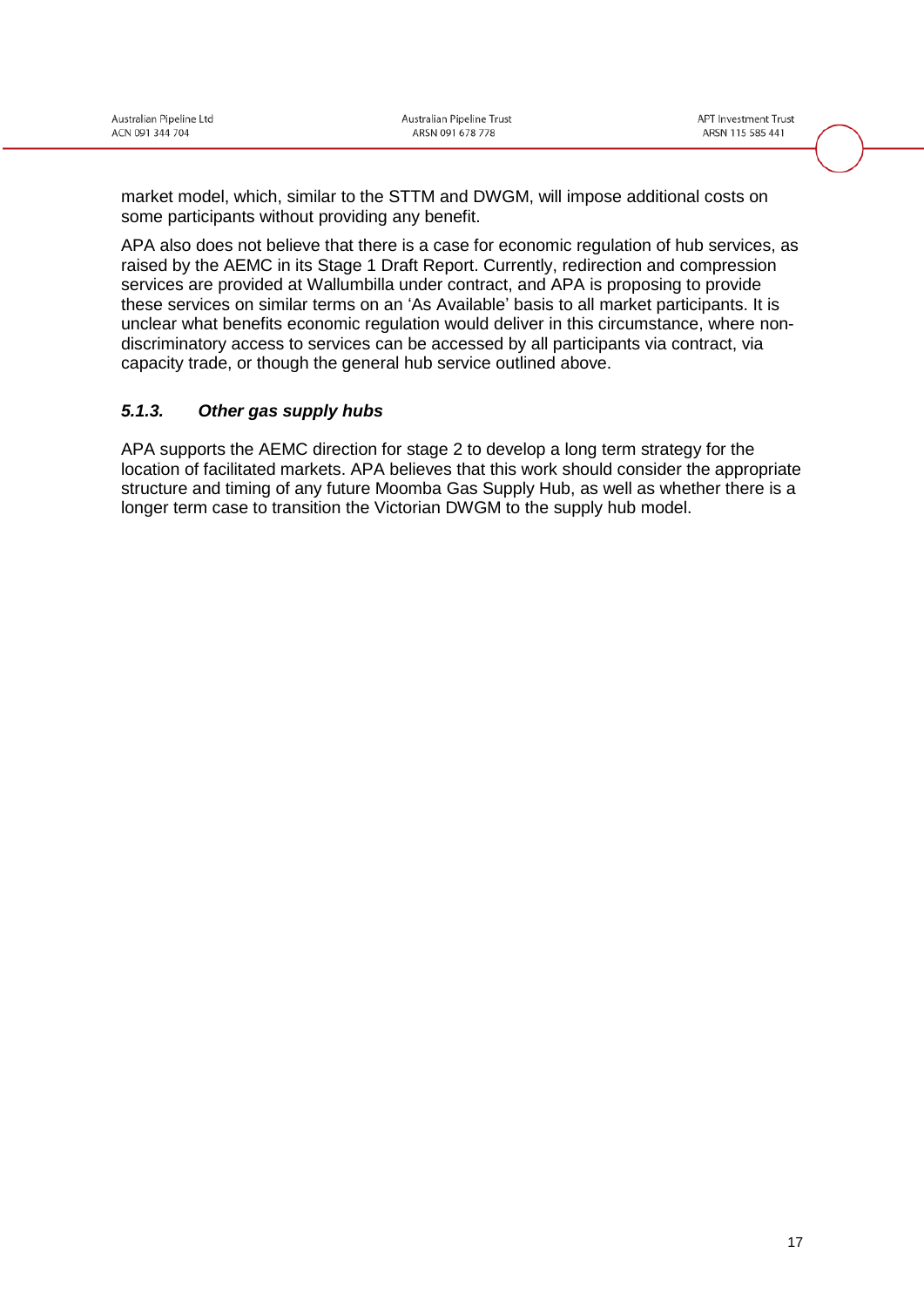## **6. Information provision**

The AEMC Stage 1 Draft Report includes a number of suggestions in relation to gas market information provision, both as near term changes to improve the market, and longer term strategic changes that could be considered. APA discusses these in the following sections.

## *6.1. Making the Bulletin Board a "one stop shop"*

APA supports the AEMC recommendation to enhance the value of the Bulletin Board by making it a more comprehensive source of available information on the gas market. However, in seeking to make the Bulletin Board a comprehensive source, consideration must be given to cost. The supply of information is not costless, and careful consideration must be given to the types of decisions which pipeline users might make, and the types of information which will facilitate the making of those decisions.

The AEMC has recognised the desirability of the trading of secondary capacity, but has not, at this stage, established the reasons why such trading is not occurring. Without that work, some of the proposed 'enhanced information provision' discussed in the Stage 1 Draft Report is without clear justification of the benefits they could be expected to deliver.

### *6.1.1. Improving the useability of published nomination and flow data*

One of the original purposes of the Bulletin Board was to provide interested parties with information on production, demand and pipeline flows on a daily and short term forecast basis, to support market operation and trading. This is still a highly relevant role for the Bulletin Board – arguably its most important.

Relevant information is published on the Bulletin Board under two zone types – production and demand – with zone definitions established under the AEMO Bulletin Board Procedures. This concept was valid at the time of the Bulletin Board implementation when supply and demand sources were typically connected by single uni-directional pipelines and there was little or no interconnection between different markets.

With the rapid development of the market, in particular increased interconnection of pipelines, installation of bi-directional capability, and the establishment of the STTM hubs and Wallumbilla Gas Supply Hub, these zone definitions have become out of date. While APA reports pipeline flows to AEMO in accordance with these definitions, this data could no longer be said to satisfy the intent of the Bulletin Board, which is to provide accurate and timely information on daily and short term forecast pipeline flows/utilisation. The failing is in the zone definitions, not the underlying quality of the data.

APA has been working with AEMO on options to improve the useability of information on the Bulletin Board. APA believes that users of the Bulletin Board should be able to 'balance' gas flows across the east coast (with very minor deviations associated with use of system gas and changes in linepack) in order to gain an understanding of where gas is produced, where it flows, and where it is consumed on a daily basis, as well as easily determine pipeline utilisation and available capacity.

To achieve this outcome, APA's recommendations to AEMO have included the following:

- Changes to demand zone definitions, to;
	- Increase the number of demand zones, for example on the MSP and RBP;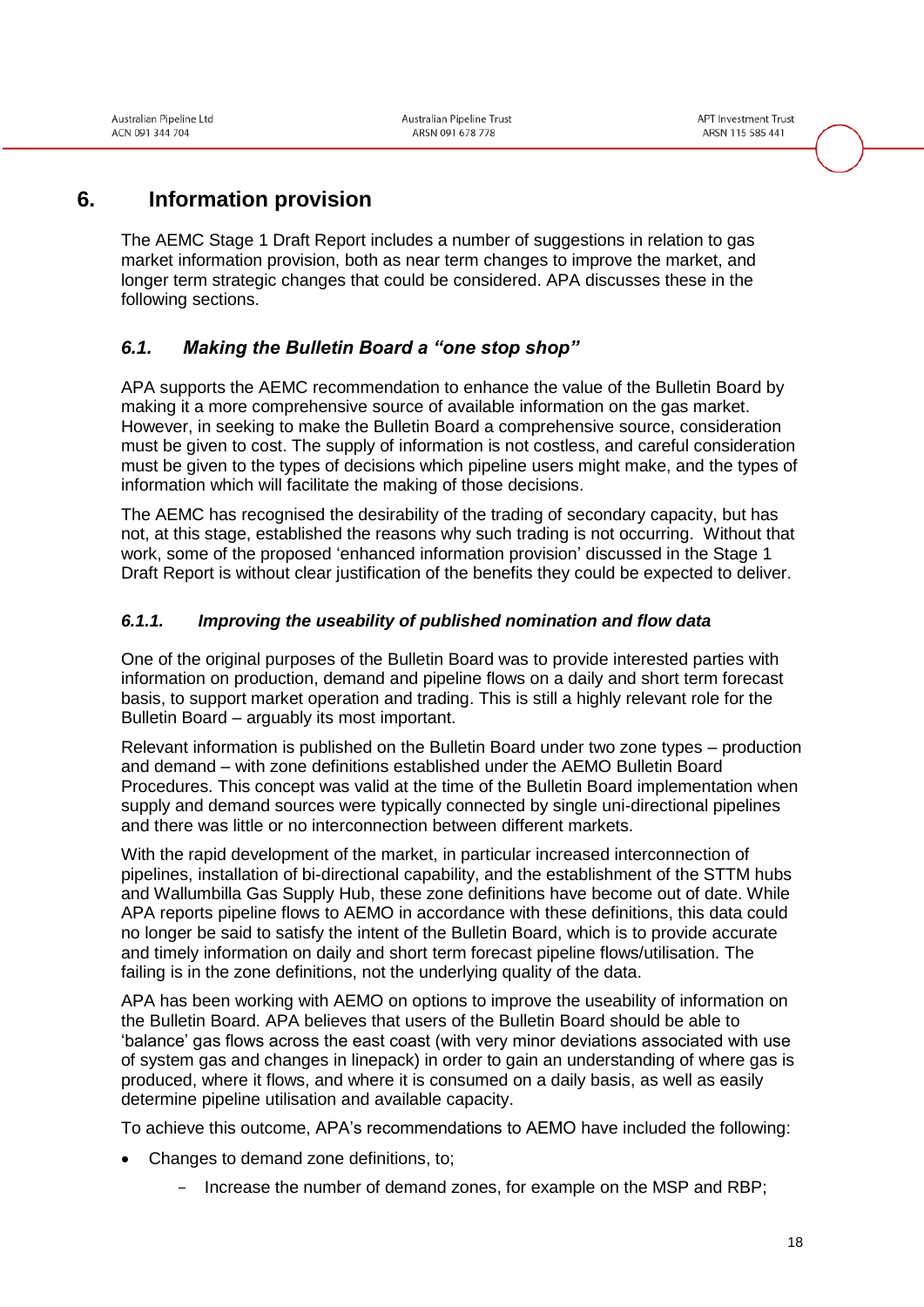- Represent more natural groupings of delivery points by regions;
- Align demand zones in Sydney, Brisbane and Adelaide with the STTM zones;
- Clearly and accurately describe demand zones, in particular inclusions and exclusions in the data for each demand zone; and
- Reflect flows on bidirectional pipelines, such as the SWQP, MSP and RBP;
- Represent pipeline storage and changes in linepack as the difference between pipeline zone receipts and deliveries over the short term, with these values balancing over the longer term;
- Establishment of the new zone type  $-$  a transit zone  $-$  to be applied at points where two or more pipelines meet to show gas passing through a zone that is neither produced nor consumed in that zone;
	- Transit zones would include Wallumbilla, Ballera and Moomba, for example. Transit gas would be reported separately from gas that is produced or consumed in a zone, so that users of the Bulletin Board can gain a clear view of the amounts of gas that flow through major transit points; and
- Publish schematics showing the pipeline receipt and delivery points that are included in each zone, to improve clarity on what data represents.

Examples of some suggested demand and transit zone breakdowns and associated schematics for APA pipelines are set out in Attachment A.

APA believes that this approach would support the development of the market, and meet many of the aims for information provision set out in the Stage 1 Draft report. Alignment of demand zones with STTM zones would facilitate the publication of STTM market data on the Bulletin Board, and remove current inconsistencies between reported capacity and demand on the STTM and the Bulletin Board at points such as Sydney and Brisbane.

#### *6.1.2. Inclusion of long term planning information on the Bulletin Board*

APA supports publication of long-term planning reports on the Bulletin Board.

There is potential for further alignment between the Bulletin Board and long term planning documents prepared by AEMO and other bodies through the alignment of reporting with Bulletin Board demand zones so that users of the Bulletin Board can derive clear long term forecasts for particular Bulletin Board zones. This type of alignment does not mean that more detailed delivery point forecasts cannot also be published, but aggregation of data into defined zones in line with those on the Bulletin Board would further assist Bulletin Board users to interpret short and long term planning data.

### *6.1.3. Expanding scope of capacity listing services*

APA considers that there may be merit in expanding the capacity listing service on the Bulletin Board to include other tradeable services. All services that are provided under firm contractual arrangements can be traded. For APA services, this includes transportation services, as well as 'hub services' such as compression available at Wallumbilla and Moomba.

APA is currently undertaking the required APA system changes to provide for the facilitated trade of the compression hub service at Moomba. This would allow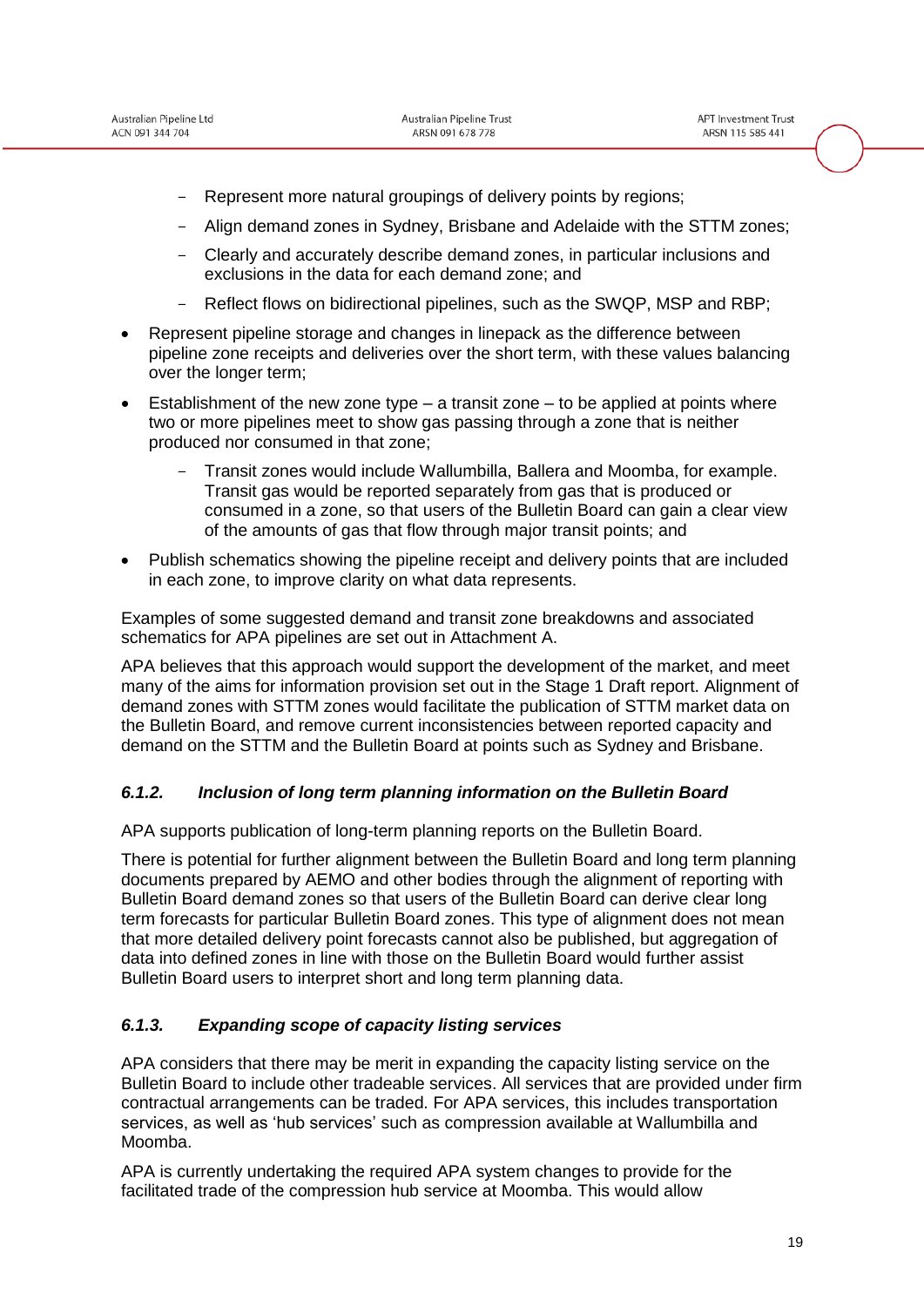compression services to be traded using a similar model as APA's current facilitated pipeline capacity trading service, allowing the purchasing party to separately nominate compression services procured through the secondary market through APA's systems.

APA is also looking at expanding this capability to compression and redirection services provided at Wallumbilla, in particular to support moving to a multiple facility single trading hub at Wallumbilla.

In respect of publication of available capacity, APA notes that the current Rule change proposal before the AEMC would require pipeline operators to publish available spare (uncontracted) capacity by pipeline. This is effectively an extension of existing requirements applying to covered pipeline service providers to publish spare capacity registers on their websites for each pipeline. Ahead of consideration of this Rule change proposal, there may be a case for publishing on the Bulletin Board existing information on available spare capacity, in order to bring this information into a single location.

APA notes that, should the AEMC accept the Rule change proposal in respect of publishing available spare capacity for all Bulletin Board pipelines, the existing requirement on scheme pipelines set out in Rule 111 is effectively superceded, and should be removed from the National Gas Rules.

#### *6.1.4. Scope for publication of transportation and storage charges*

APA notes the suggestion in the Stage 1 Draft Report that the Bulletin Board include scope for the publication of pipeline and storage charges in the primary market (that is, direct from the provider of the infrastructure). APA cautions against this approach as it creates too great a separation between the provider of the service and the site of publication. It also strays into access regulation and price monitoring, which are features of the access regime.

The AEMC has not made a case that there is a problem in the market associated with information on primary pipeline capacity. Instead, the AEMC has found that this market works well, and has facilitated investment and market growth. Where the AEMC believes it may have found a shortcoming is in the secondary capacity trading market. To the extent these shortcomings are real and material, publication of primary capacity tariffs will not address them.

Similar to the AEMC's observations in respect of publication of gas prices, transportation tariffs are a function of applicable terms and conditions, in particular the type of service sought (firm, as available, interruptible) and the term over which the service is sought. The location of receipt and delivery of gas into the pipeline system can also be relevant where tariffs are determined on a per kilometre basis, and/or where there are capacity constraints on particular parts of a pipeline. These considerations are relevant to the tariff that may apply. Similarly, storage tariffs are closely linked to terms, in particular the pace of storage discharge and recharge.

APA considers that the Bulletin Board could include links to relevant tariffs published by the pipeliner. The decision to publish tariffs, however, should be voluntary, except as required under the access regime. Prices for secondary capacity could be available through relevant trading platforms. These can also be linked to the Bulletin Board.

APA notes that the AEMC briefly canvasses whether it might be appropriate to require pipeliners and storage service providers to publish applicable tariff information on the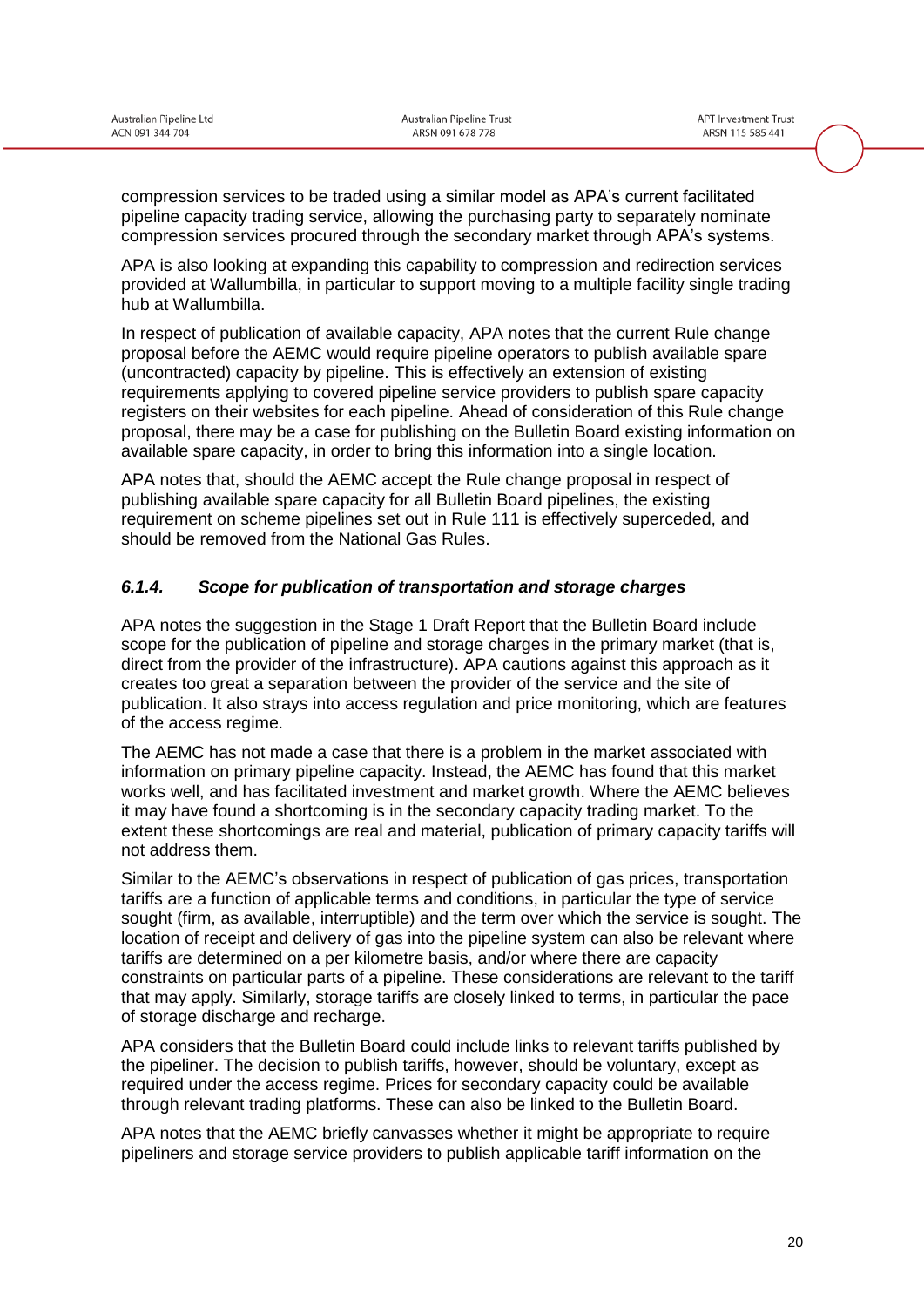Bulletin Board.<sup>12</sup> APA considers that any requirement to publish tariffs on the Bulletin Board would overlap with existing requirements applying to scheme pipelines, and potentially circumvent the access regime which links a requirement to publish tariffs with access regulation.

### *6.1.5. Further potential improvements listed in the Stage 1 Draft report*

#### *Within day incident reporting*

APA supports improving the useability of the Bulletin Board by making information easier to find on the home page.

In particular, APA considers there is scope to improve the useability and accessibility of near real-time information on system events and disruptions. The current AEMO Bulletin Board Procedures require a pipeline operator to update its published LCA flag status in line with the following:

In accordance with rule *172(2)*, a *pipeline operator* must update the *LCA flag* in respect of a *BB pipeline* as soon as practicable if it determines that the *LCA flag* status for any day in the current 3-day capacity outlook period no longer reflects its view of the actual or expected capability of the *BB pipeline* to meet the *aggregated delivery nominations* for that gas day. $1$ 

In effect, this requirement represents close to real-time reporting of pipeline incidents or demand events that impact the deliverability of scheduled gas flows. In addition to amending the LCA flag status, the pipeline operator is required under the Procedures to provide a reason for the LCA flag change that is also published on the Bulletin Board.

APA notes that the meaning of the LCA flags is set out in the Procedures, and can be amended to provide greater clarity as to the events that may trigger a change in flag status, and the kind of information that must be provided in support of a change in flag status.

APA believes that information on system events could be more prominent on the Bulletin Board. A simple, early change to the Bulletin Board could be to highlight on the home page system map pipelines to which an amber or red flag currently applies.

APA further considers that the existing 'free text' capacity could be used to provide pipeliners and other facility operators with a mechanism to notify the market that an event may be imminent, such as a change to an LCA flag if demand continues at current levels. Such notices should be accessible from the home page, with an alert that there is a new message whenever relevant.

These are relatively simple and low cost changes to the Bulletin Board that would improve its functionality, and provide users of the Bulletin Board with relevant near real time information in relation to incidents and system status. APA does not believe that there would be a net public benefit in moving to full real time system reporting at this stage. The market predominately operates on a daily basis, and incidents that may warrant within day market notification are rare, and when they do arise, facility operators are required to

<sup>&</sup>lt;sup>12</sup> AEMC 2015, Stage 1 Draft Report, p 159

<sup>13</sup> AEMO 2014, *Natural Gas Services Bulletin Board Procedures V3.0*, p 12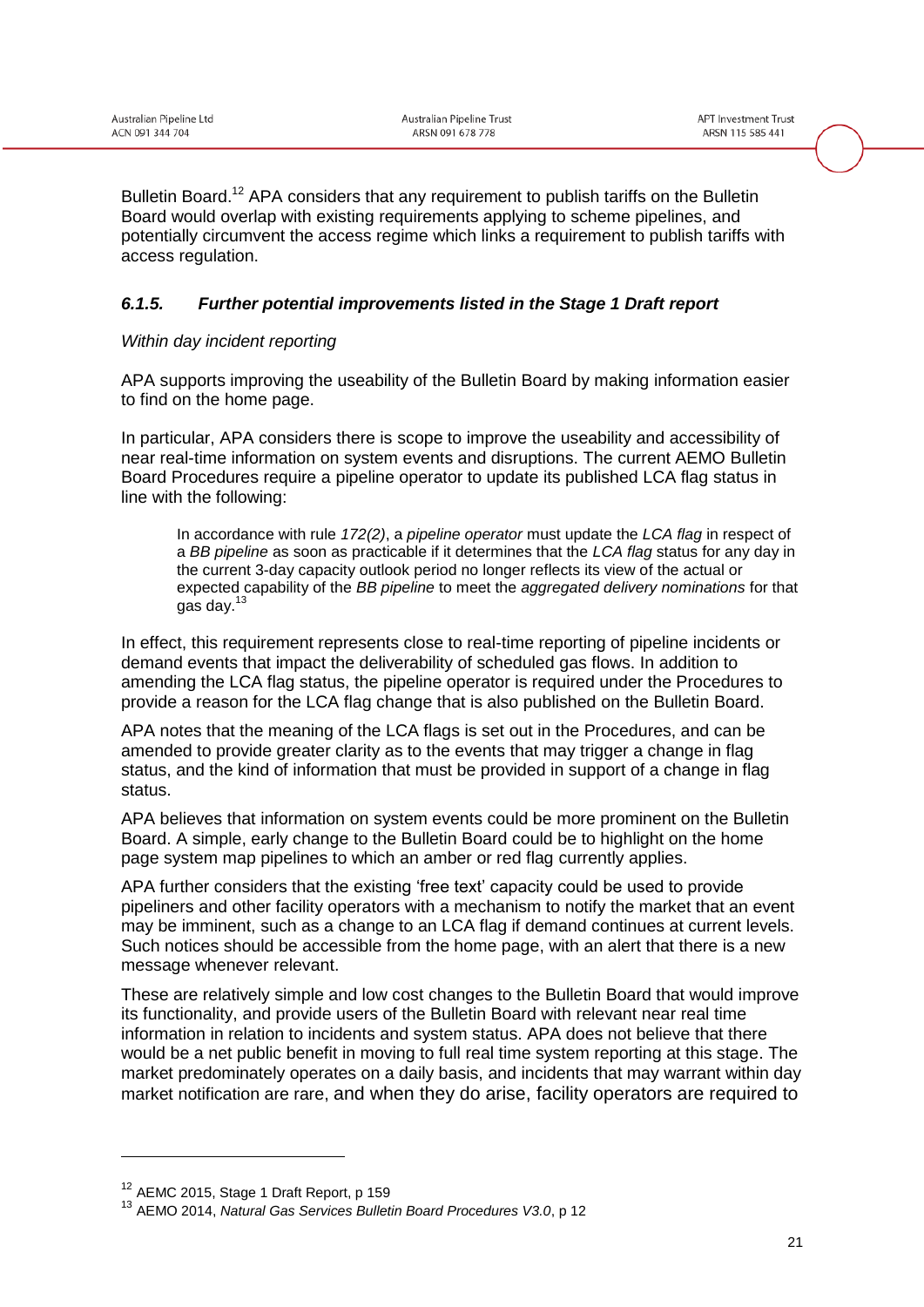-

update the Bulletin Board when the expectation is that it may impact on capability of the Bulletin Board pipeline to meet the aggregated delivery nominations.

#### *Providing greater clarity of what the data represents*

As described above in relation to improving the applicability of published nomination and flow data, APA considers that the Bulletin Board could be improved through the publication of detailed pipeline and facility schematics that clearly show inclusions and exclusions in published data. This would include information on pipeline storage, which would present as an imbalance between pipeline deliveries to a particular zone, and demand in a particular zone.

Examples of potential pipeline schematics are set out in Attachment A to this submission.

### *6.2. Improving transparency of gas prices*

APA supports the AEMC's Stage 1 recommendation to develop market-based mechanisms to improve transparency in relation to gas prices. APA recommended this approach in its submission in response to the Australian Government's Energy Green Paper as follows:

While improved transparency over gas supply and availability (including information on gas reserves and production facility capacities) may require regulatory change to bring about, APA believes options to improve price transparency should focus on the operation of markets (such as the Wallumbilla gas supply hub) and the development of trusted price indices, rather than the publication of confidential contract prices. Both of these developments are likely to support the development of more liquid secondary trade of gas, as well as financial hedging products, which will improve the overall competitiveness of the gas sector.<sup>14</sup>

APA considers that this requirement is appropriate for gas prices provided in a competitive market, and similar policy considerations should be applied to the publication of other prices that are similarly provided in a competitive market, such as some pipeline and storage services.

### *6.3. Accuracy and timeliness of information on the Bulletin Board*

APA notes comments made by the AEMC in relation to the accuracy and timeliness of information published on the Bulletin Board.

APA agrees that in respect of some data points, current users of the Bulletin Board can have little confidence in the data published on the Bulletin Board. This lack of confidence, however, should not stem from the quality of information provided to AEMO, but in the ability of current definitions and structure of the Bulletin Board to accurately represent pipeline flows. In short, what may look like data deficiencies may in fact be zone definitional deficiencies.

A key example is the fact that the SWQP demand zone definition currently cannot reflect bi-directional flows on the pipeline because it defines flows west of Wallumbilla. The Bulletin Board Procedures define the SWQP demand zone as:

<sup>14</sup> APA Group 2014, *Submission responding to the Australian Government Energy White Paper – Green Paper*, November, p 6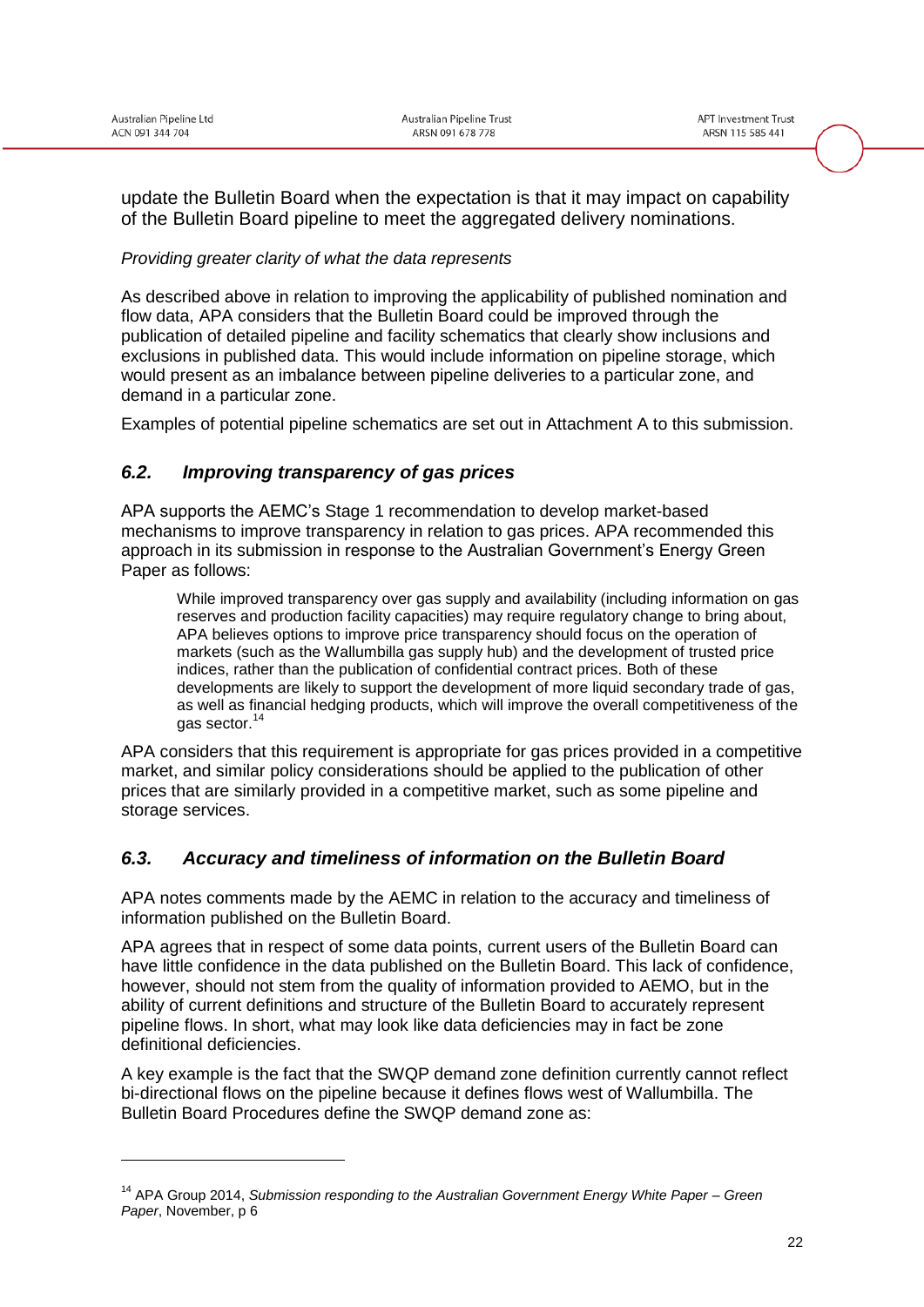Demand on the SWQP west of Wallumbilla and to Ballera including that from the Cheepie to Barcaldine pipeline, any other laterals or connecting systems including any net deliveries to the Ballera zone on the day.<sup>15</sup>

There are similar definitional issues emerging with other pipelines that are soon to become bi-directional, such as the RBP and MSP.

APA considers that this issue would be resolved by a wholesale rewrite of existing zone definitions, and the development of a new reporting type called a 'transit zone' that captures all gas passing through a zone that is neither produced nor consumed in that zone.

The AER currently monitors Bulletin Board compliance. The Rules, and associated AEMO Procedures, include detailed requirements that are backed by civil penalty provisions for non-compliance. APA considers that this is the standard compliance regime under the National Gas Rules, and compliance history since 2008 does not appear to warrant changes to this regime.

### *6.4. Consideration of further information that could be published on the Bulletin Board*

The Stage 1 Draft Report sets out a number of other potential areas of additional information reporting, that it may consider as part of the Rule change proposal currently before it in relation to pipeline capacity trading. APA believes that a number of suggestions made by the AEMC are an unnecessary repetition of areas of information disclosure that have recently undergone close policy consideration and stakeholder consultation, with resulting conclusions that this information should not be required to be published. APA is referring specifically to:

- Publication of linepack data; and
- Extension of medium term capacity notifications to a rolling 12 month capacity outlook, including standardising the form of information.

The AEMC appears to have pre-judged these areas as 'information gaps' in the market, rather than considering whether the provision of additional information will actually support the market and deliver a net benefit. Moreover, at this time, there is no clear indication that filling these supposed information gaps will have any effect on the trading of capacity or the growth of the market, which the AEMC wants to stimulate.

### *6.4.1. Publication of linepack data*

-

The question of publication of linepack data was discussed in detail in relation to the COAG Energy Council consultation process on enhanced pipeline capacity information. In response to that process, APA stated:

The Consultation Paper discusses options to publish information regarding pipeline linepack. The Consultation Paper suggests that additional information on pipeline linepack would allow market participants to undertake risk assessments by providing a more complete picture of short-term system adequacy, and provide greater lead time to respond to operational issues and potentially prepare for demand side response. The Paper further states that linepack is an indicator of a pipeline's storage capacity.

<sup>15</sup> AEMO 2014, *Natural Gas Services Bulletin Board Procedures V3.0*, p 29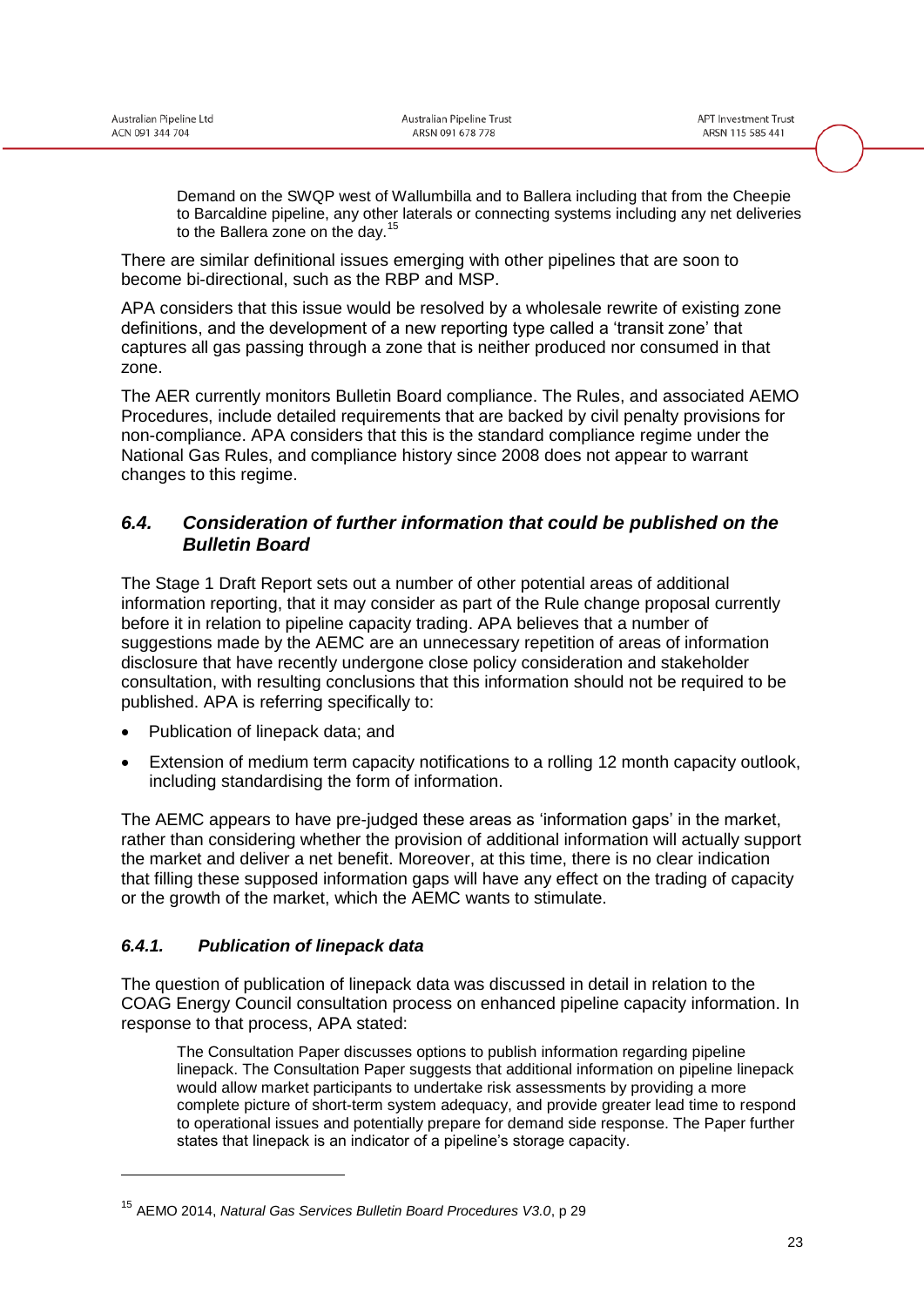APA considers that this assessment of the value and potential use of linepack information relies on inaccurate assumptions regarding the use and operational role of linepack, as well as the degree of information currently available to the market regarding linepack and how that can be used. APA further considers that the provision of additional information on linepack risks market participants making inefficient assumptions (and resulting actions) based on their assessment of pipeline conditions, some of which could put deliveries to other shippers at risk.<sup>16</sup>

It is unlikely that linepack data would give the market information that could be meaningfully used by market participants. In the first instance, it is important to understand that linepack amounts at the start of each day do not give a good indicator of the pipeliner's ability to deliver scheduled volumes.

Linepack amounts can vary significantly without impacting the ability to deliver contracted gas – in fact, it can reflect the pipeliner's preparation to deliver future contracted gas flows, or an underlying contractual arrangement where a shipper has arranged to receive and deliver gas on differing timeframes. Similarly, relatively low linepack does not necessarily denote there is a problem with delivering scheduled volumes. Even in cases where an event has occurred to limit linepack, low linepack may not mean that scheduled loads will not be met.

Linepack is necessary for the operation of the pipeline. Variations in linepack amounts can relate to underlying contractual arrangements, but can also reflect preparation for scheduled maintenance, pigging exercises, or normal seasonal or diurnal pressure fluctuations. Importantly, linepack is not a proxy for pipeline storage.

There is a risk that a market participant may seek to use published linepack values to manipulate the market. For example, a market participant could deplete linepack through unauthorised overruns where that participant determined (on the basis of incomplete information of other shippers' behaviour and needs) that there was adequate linepack 'storage' capacity to support these flows. Alternatively, a market participant may use unauthorised overruns to deplete linepack and cause a contingency gas event.

APA considers that the risk that linepack information could be used inappropriately far outweighs any possible benefit to the market from increased linepack data. As linepack data offers a very incomplete picture of system deliverability, APA does not believe that this data would provide useable information to the market, and is therefore more than likely to be used inappropriately, where it is used at all.

After canvassing this issue through its consultation process, APA notes that the COAG Energy Council chose not to include linepack data in its proposed Rule change. It would not be appropriate for the AEMC to seek to reiterate this matter.

### *6.4.2. Medium-term capacity outlooks*

-

Publication of medium term capacity outlooks was the subject of a Rule change process in 2014, and the resulting Rules requiring facility operators to provide to AEMO information on scheduled outages only came into effect in January this year. The subject was raised again in the COAG Energy Council Enhanced Capacity Trading Information Consultation Paper, and was ultimately not included in the COAG Energy Council Rule change proposal to the AEMC.

<sup>16</sup> APA Group 2014, *Enhanced Capacity Trading Information - Consultation Paper: APA Group submission*, July, p 3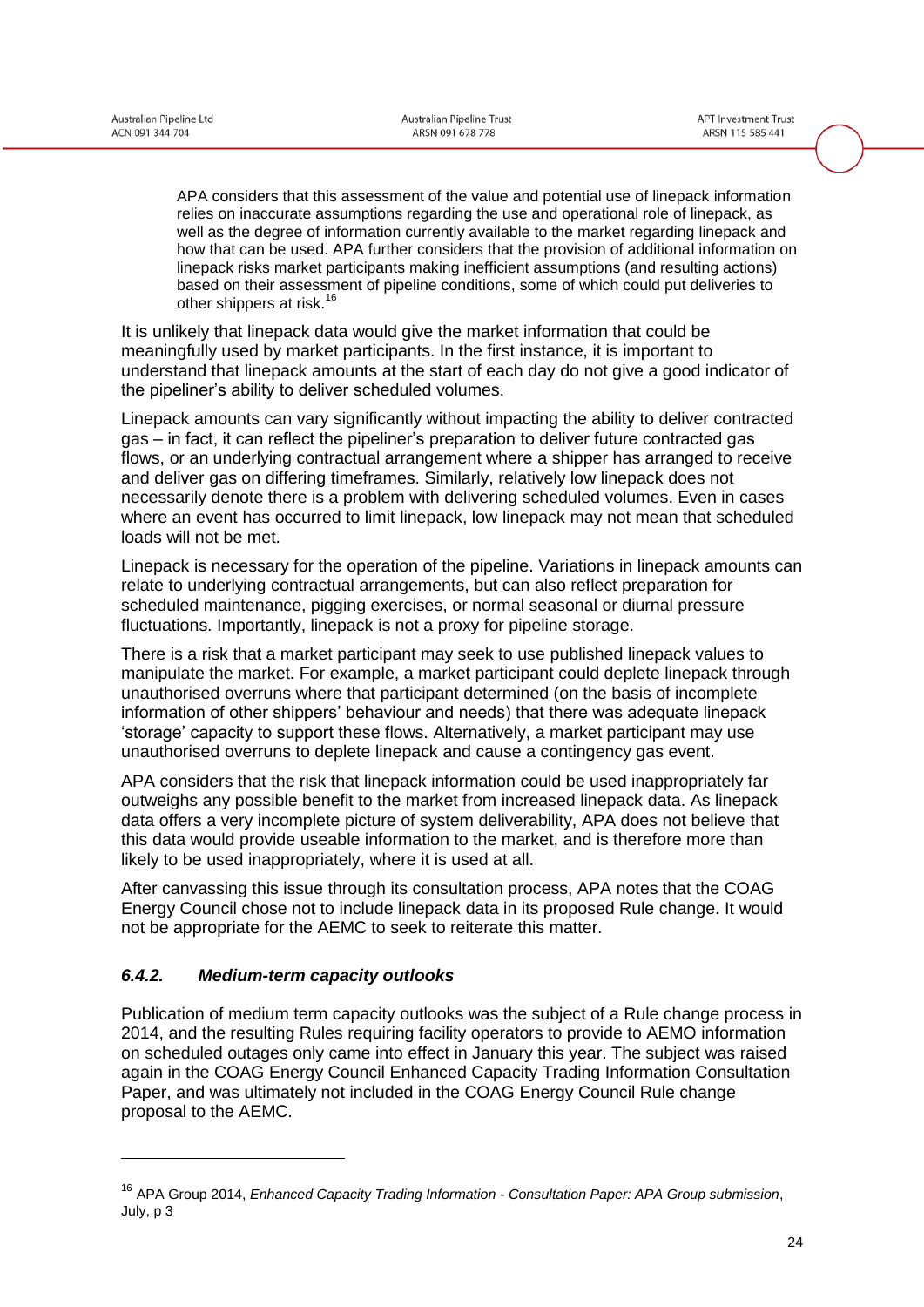APA believes that it is unnecessary for the AEMC to raise this area of information disclosure again in its Stage 1 Draft Report, so soon after its own Rule change decision that put in place a new information requirement that satisfied the needs of the market, as well as further policy consideration in the COAG Energy Council process in 2014. Continual revisiting of issues creates uncertainty and undermines confidence in the Rule change process, and are best be avoided in stable market governance arrangements.

APA considers that this issue was canvassed as part of the Rule change proposal and COAG Energy Council Rule change process, and there is little benefit in raising it again as part of this review process.

### *6.5. Broader review of market information needs*

The AEMC notes that Stage 2 of the East Coast review will provide an opportunity to consider more closely the role of information in the gas market to support efficient decision-making.

#### *6.5.1. Review of the scope, use and presentation of current information*

APA considers that an essential first step in this process will be to undertake a comprehensive and reasoned review of information *currently* available in the market, and how market participants can use this information to support decision-making.

APA considers that the currently available information, in particular short term forecast and historical information on pipeline utilisation and flows, provides market participants with a very powerful tool to understand overall gas flows and trends, and to predict market outcomes. Along with the changes to the Bulletin Board zones recommended by APA above, market participants will be able to balance the gas market over the longer term, and be able to understand shorter term trends in gas storage and linepack flows by looking at imbalances between zone deliveries and demand on a daily or weekly basis.

Within the current framework, the Bulletin Board is intended to cover all east coast gas production, pipeline flows and demand centres. It is intended to provide a picture of the gas flows in their entirety. Unfortunately, over time, the Bulletin Board has not kept pace with changes in market structure, and zone definitions have not been updated or added to to reflect bidirectional pipeline flows or new production. Resolution of these matters, however, does not require new types of information to be provided to the Bulletin Board, only an update to Procedures relevant to the Bulletin Board.

In addition, information shortcomings can arise from the presentation of information, rather than its scope. For example, the recent redesign of the Bulletin Board by AEMO has taken information on historical pipeline utilisation that was already available in hard to access historical files, and provided a ready mechanism to order and present that data in graphical form so that users can understand pipeline usage trends. This is not new information; it is just better presentation of existing information.

There is also other information published on individual service provider sites, or through commercial providers. This is information that is currently available to the market, but may not be presented in a single location, or for free as a common good.

It is very important for the AEMC to consider whether all information needs to be presented in a single location, and whether all information needs to be provided to the market as a common good. Some types of information are highly specialised and may be costly to derive, and may provide commercial benefits to individual market participants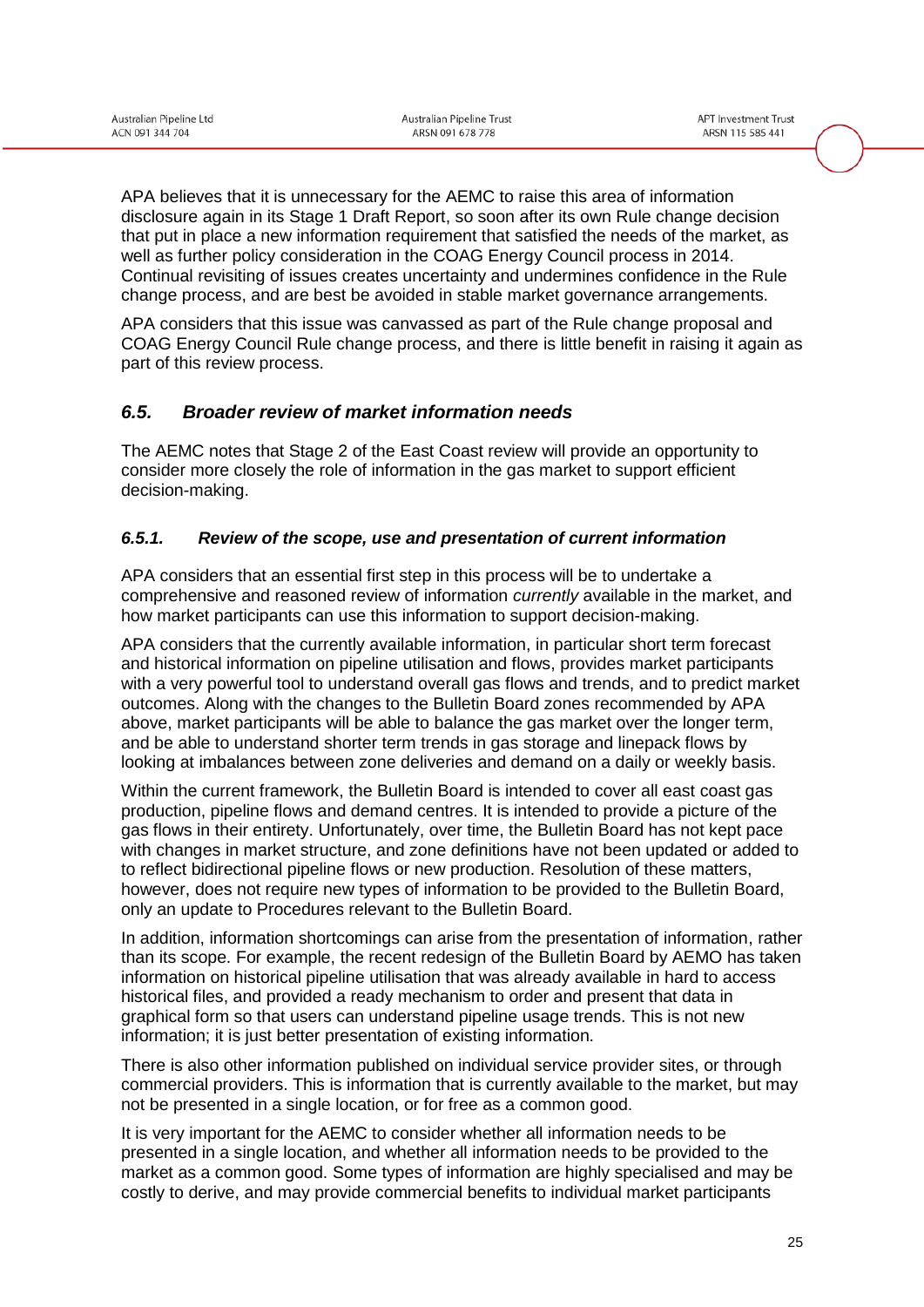that outweigh their private costs to procure that information. This can include predictive tools and tools that allow the in depth analysis of within day gas movements. Keeping this information provision in the private sphere is not a market failing, but an efficient allocation of the costs of additional and specialised information to those that are likely to benefit from it.

It will be important for the AEMC to ensure in its analysis that calls for additional public information do not result in some market participants socialising their costs of procuring information for their own commercial ends. Rigorous application of the National Gas Objective, including consideration of the specific costs and beneficiaries of public information, should uncover these instances.

### *6.5.2. Consideration of additional market information*

APA believes that it would be useful for the AEMC to articulate a set of assessment criteria that would assist the market and policy makers to determine what types of considerations should be brought to bear on decisions regarding additional information provision.

APA believes that the principal criteria for each information disclosure requirement should be net public benefit. To gain this understanding, some important questions that could be asked include:

- Who are the expected users of information provided to the market? Do different groups have different drivers/needs?
- How will users of that information, or a particular class of user of that information be expected to benefit from the information provided?
- How can the market more generally be expected to benefit from the information provided?
- Who is the best party to provide the information (and incur costs in doing so)?
- Are there any potential indirect costs on parties from the information provision, for example through the disclosure of market sensitive information that impacts competitive positions?

Gaining an understanding of the answer to these questions should assist the AEMC to determine whether satisfying a particular request for information provision is likely to lead to:

- a net public benefit (the benefits of disclosure would outweigh the costs for the market as a whole), which may suggest a general requirement for disclosure is appropriate;
- benefits for a small number of private users, but the overall benefit to the market of provision may not be large or may not outweigh the costs, which may suggest a role for private sector information provision; or
- no perceptible benefit from the information disclosure, as it does not assist any parties to make commercial or policy decisions, which suggests that no disclosure requirement should be imposed.

As noted above, these assessments should be undertaken with reference to the information that is currently available in the market, and how that information can be used, as well as the likely incremental benefit that the additional information will provide, and its associated costs.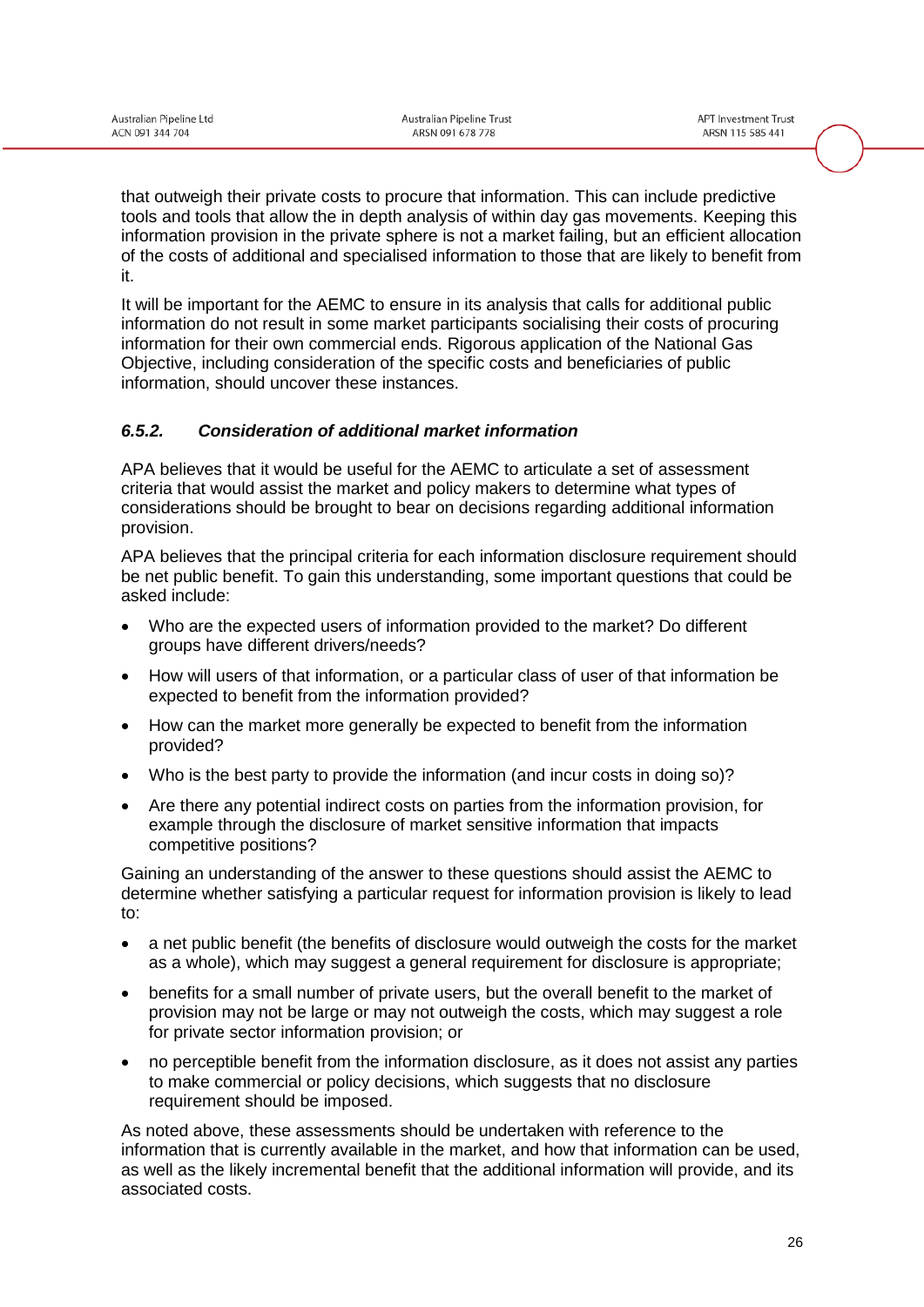|                 | Australian Pipeline Ltd |  |
|-----------------|-------------------------|--|
| ACN 091 344 704 |                         |  |

Having satisfied these criteria, it is important to then understand which parties will be the principal beneficiaries of that information disclosure, as well as which parties will incur costs associated with that information disclosure. This allows costs to be appropriately assigned to beneficiaries.

## *6.6. Emergency arrangements*

APA supports further work by the AEMC on gas market emergency arrangements.

APA agrees that there would be benefit in developing clearer processes in respect of emergencies, in particular:

- The role of AEMO as market operator in Victoria, and the impact it can have on other interconnected markets through its actions;
- The role of commercial arrangements and responses to an emergency, and their impact on the facilitated gas markets; and
- The role of jurisdictions, in particular how government action can impact commercial arrangements and market outcomes.

APA would also welcome a more consultative and interactive approach to energy security planning, in particular the supply and demand assumptions used by governments when undertaking these planning exercises.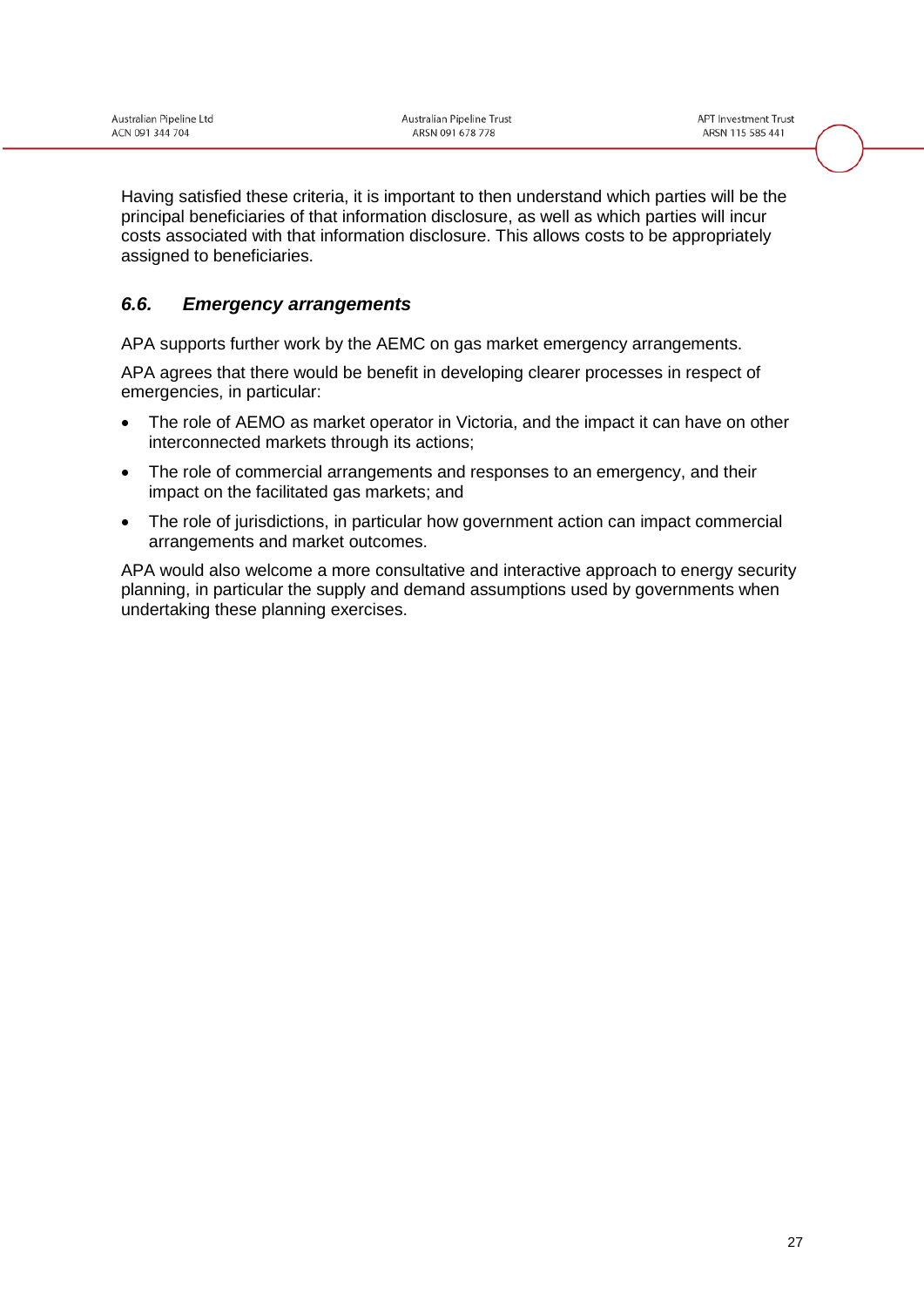# **Bulletin Board – APA-proposed redesign of zones**